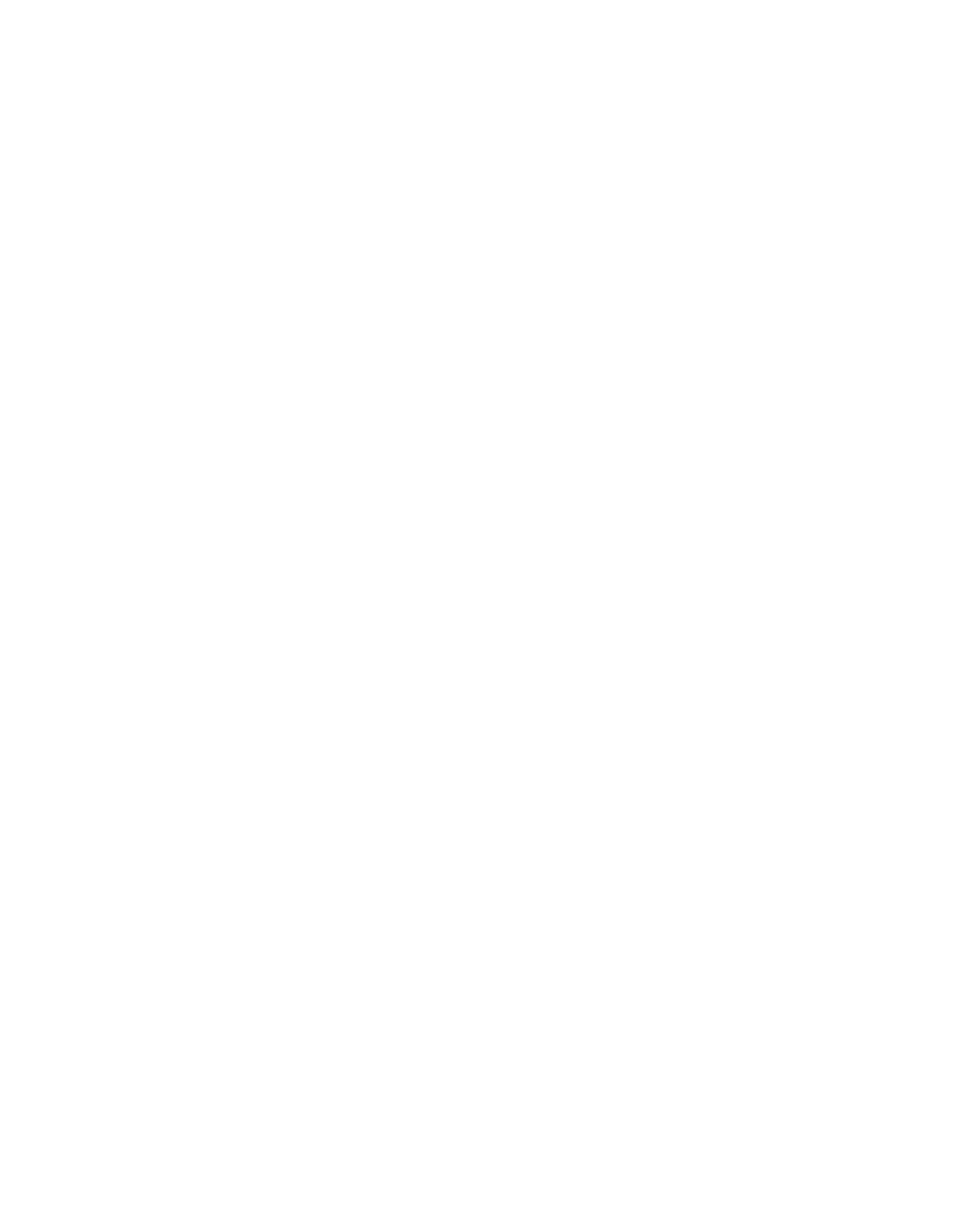## NEW YORK STATE BAR ASSOCIATION **COMMITTEE ON CHILDREN & THE LAW**

## STANDARDS FOR ATTORNEYS REPRESENTING CHILDREN IN NEW YORK PERSON IN NEED OF SUPERVISION PROCEEDINGS (2014)

| <b>Table of Contents</b> |                                     | Page                                                       |                |
|--------------------------|-------------------------------------|------------------------------------------------------------|----------------|
|                          | <b>PREFACE</b>                      |                                                            | $\mathbf{1}$   |
| A.                       | THE CHILD'S ATTORNEY                |                                                            | $2 - 5$        |
|                          | $A-1.$                              | <b>The Attorney-Client Relationship</b>                    | $\sqrt{2}$     |
|                          | $A-2.$                              | <b>Counseling and Advising the Child</b>                   | 3              |
|                          | $A-3.$                              | <b>Confidentiality of the Attorney-Client Relationship</b> | $\overline{4}$ |
| <b>B.</b>                | <b>GENERAL AUTHORITY AND DUTIES</b> |                                                            | $5 - 6$        |
|                          | <b>Meet With Child</b><br>$B-1.$    |                                                            | 5              |
|                          | $B-2$ .                             | <b>Basic Obligations</b>                                   | 5              |
| $C_{\bullet}$            | <b>ACTIONS TO BE TAKEN</b>          |                                                            | $7 - 13$       |
|                          | $C-1.$                              | Investigate                                                | 7              |
|                          | $C-2$ .                             | <b>File Pleadings</b>                                      | 10             |
|                          | $C-3$ .                             | <b>Request Services</b>                                    | 10             |
|                          | $C-4.$                              | <b>Client Competency</b>                                   | 11             |
|                          | $C-5.$                              | <b>Adolescent Clients</b>                                  | 12             |
|                          | $C-6.$                              | <b>Undocumented Children/SIJS</b>                          | 12             |
|                          | $C-7.$                              | <b>Negotiate Settlements</b>                               | 13             |
| D.                       | <b>HEARINGS</b>                     |                                                            | $13 - 16$      |
|                          | $D-1.$                              | <b>Court Appearances</b>                                   | 13             |
|                          | $D-2.$                              | <b>Client Explanation</b>                                  | 13             |
|                          | $D-3.$                              | <b>Motions and Objections</b>                              | 14             |
|                          | $D-4.$                              | <b>Presentation of Evidence</b>                            | 14             |
|                          | $D-5.$                              | <b>Whether Child Should Testify</b>                        | 14             |
|                          | $D-6.$                              | <b>Questioning the Child</b>                               | 14             |
|                          | $D-7.$                              | <b>Conclusion of Hearing</b>                               | 15             |
|                          | $D-8.$                              | <b>Dispositional Hearing</b>                               | 15             |
|                          | $D-9.$                              | <b>Obligations after Disposition</b>                       | 15             |
|                          | $D-10.$                             | <b>Expanded Scope of Representation</b>                    | 16             |
| E.                       | <b>POST-HEARING</b>                 |                                                            | $16 - 17$      |
|                          | $E-1.$                              | <b>Review of Court's Order</b>                             | 16             |
|                          | $E-2$ .                             | <b>Communicate Order to Child</b>                          | 16             |
|                          | $E-3$ .                             | Implementation                                             | 17             |
|                          | $E-4.$                              | <b>Protecting the Child's Rights</b>                       | 17             |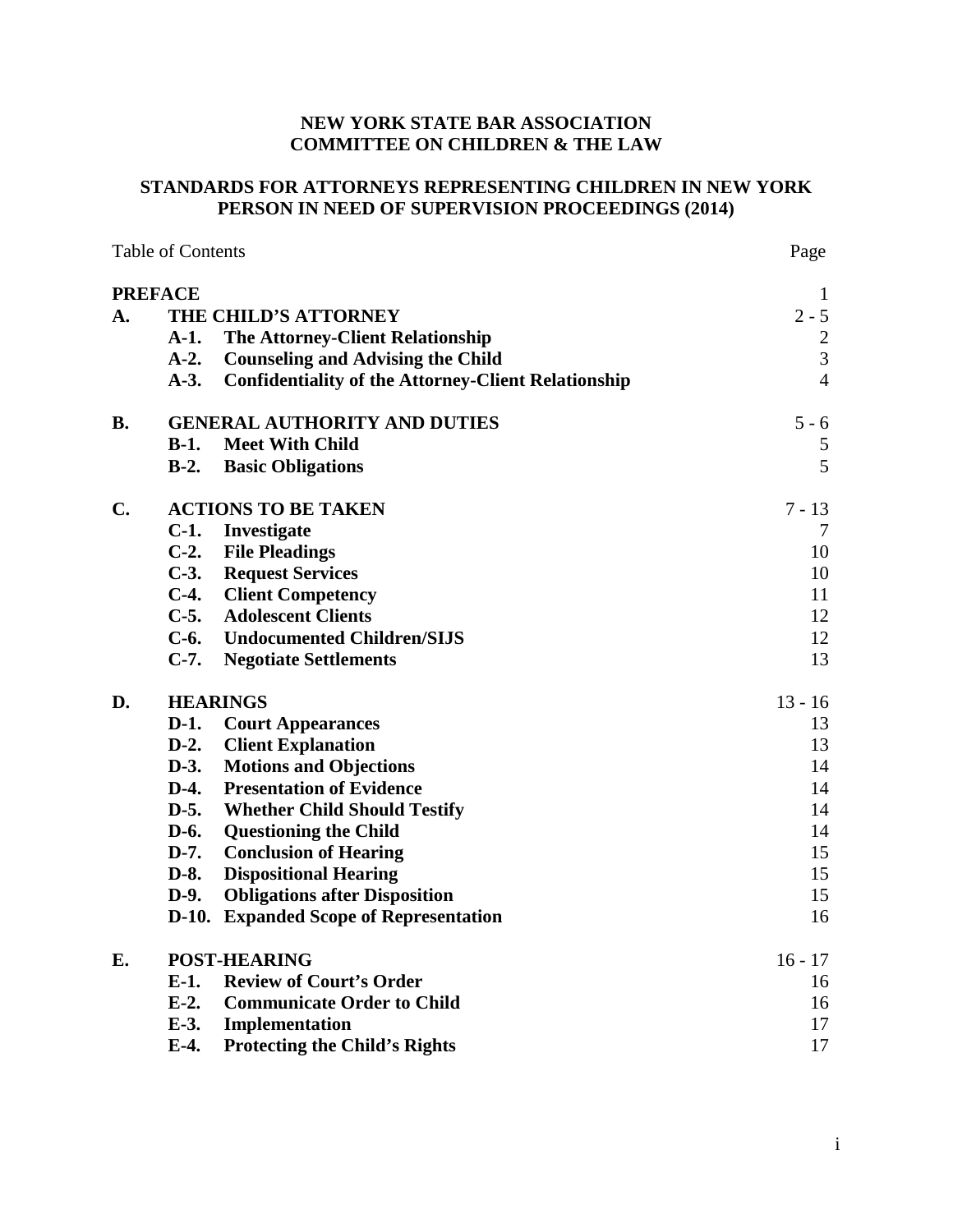| F. | <b>APPEAL</b>                                | $17 - 19$ |
|----|----------------------------------------------|-----------|
|    | F-1. Decision to Appeal                      |           |
|    | Withdrawal<br>$F-2$ .                        | 18        |
|    | <b>F-3.</b> Participation in Appeal          | 18        |
|    | <b>Conclusion of Appeal</b><br>$F-4.$        | 18        |
|    | <b>Cessation of Representation</b><br>$F-5.$ | 19        |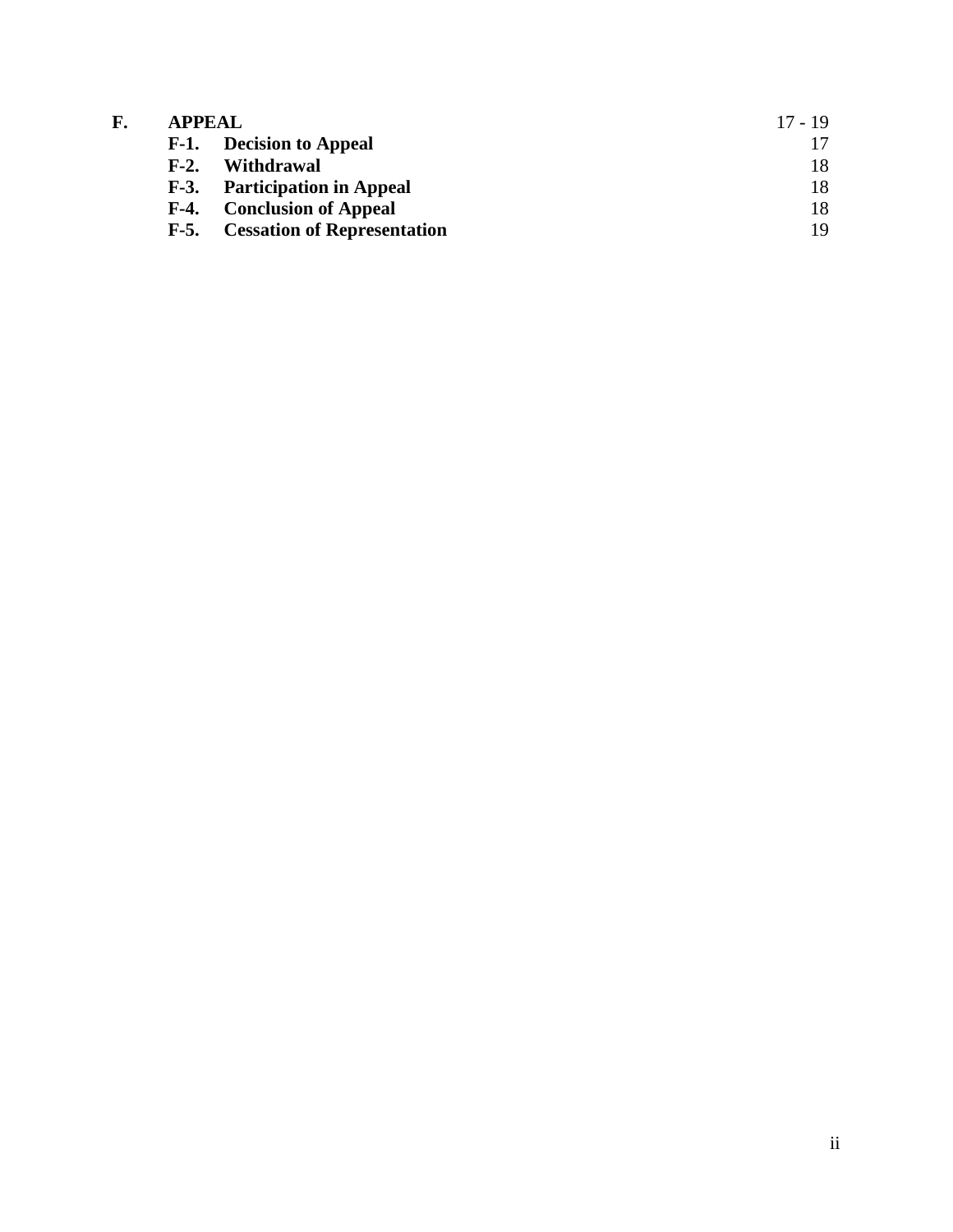## **NEW YORK STATE BAR ASSOCIATION COMMITTEE ON CHILDREN & THE LAW**

## **STANDARDS FOR ATTORNEYS REPRESENTING CHILDREN IN NEW YORK PERSON IN NEED OF SUPERVISION PROCEEDINGS (2014)**

## **PREFACE**

## **Standards for Attorneys Representing Children in Person in Need of Supervision Proceedings (2014)** is a revised edition of the Standards that were issued in 2008.

These Standards apply to all attorneys representing children in Person in Need of Supervision (PINs) proceedings.

Attorneys and judges who are familiar with the 2008 edition of the Standards will find a number of changes in the 2014 edition. PINS law now requires that diligent efforts be made to divert the child from being the subject of a PINS petition. The child's attorney is not appointed until a petition has been filed, which would be after these diversion efforts have been made. Diversion has resulted in a substantial decrease in the number of PINS petitions being filed; in some counties almost all potential PINS cases are diverted. All Departments now provide training for attorneys representing children in PINS proceedings, and hence the extensive, substantive commentary for each stage in a proceeding is no longer needed.

The other significant change since the 2008 edition of the Standards was published has to do with criminal cases being converted to PINS cases. The Criminal Procedure Law was recently amended in 2013 and became effective in January of 2014. C.P.L. § 170.80 was added by the laws of 2013, c. 555, to remedy that failure to provide ready access to PINS treatment for all sexually exploited children arrested for "prostitution" or "loitering for the purpose of engaging in a prostitution offense." Thus, for a person who at 16 or 17 years of age is "arrested," as an adult, for one of those crimes, a criminal court judge "may," upon consent of the defendant, convert the case to a PINS proceeding, retain the matter, and "have the authority to grant any relief available under article seven of the family court act." C.P.L. 170.80(1).

The **Standards for Attorneys Representing Children in New York Person in Need of Supervision Proceedings (2014)** are intended to define generally what constitutes effective representation.

The Committee welcomes comments and suggestions to improve this edition of the Standards. These should be sent to the Committee through the NYSBA.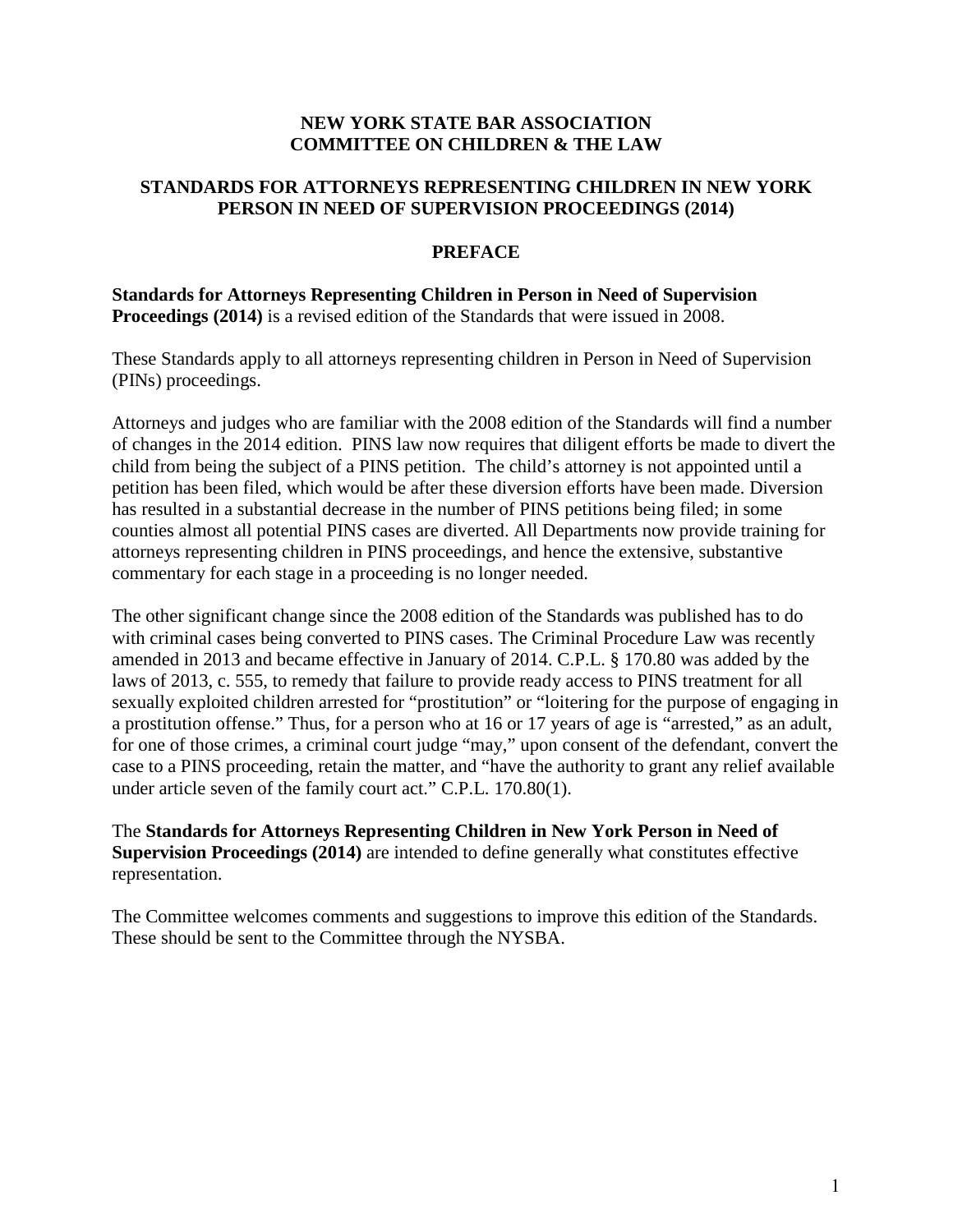## **STANDARDS FOR ATTORNEYS REPRESENTING CHILDREN IN PERSON IN NEED OF SUPERVISION PROCEEDINGS (2014)**

# **A. THE CHILD'S ATTORNEY**

## **A-1. The Attorney-Client Relationship**

Whether retained or assigned, and whether called "counsel" or "attorney," the child's attorney shall maintain a traditional attorney-client relationship with the child and zealously defend the child. The attorney owes a duty of undivided loyalty to the child, shall keep client confidences, shall protect confidential information, and shall advocate the child's position. In determining the child's position, the attorney for the child must consult with the child and advise the child in a manner consistent with the child's capacities and have a thorough knowledge of the child's circumstances. Ethics rules require a lawyer "to abide by a client's decisions concerning the objectives of representation and…consult with the client as to the means by which they are to be pursued." (NY Rules of Professional Conduct [22 NYCRR 1200.0], rule 1.2[a]).In addition, the lawyer must "reasonably consult with the client about the means by which the client's objectives are to be accomplished." Rule  $1.4(a)(2)$ .

## *Commentary*

*Under the Rules of the Chief Judge, § 7.2 (b) & (c):* 

- (b) The attorney for the child is subject to the ethical requirements applicable to all lawyers, including but not limited to constraints on ex parte communication; disclosure of client confidences and attorney work product; conflicts of interest; and becoming a witness in the litigation.
- (c) In juvenile delinquency and person in need of supervision proceedings, where the child is the respondent, the attorney for the child must zealously defend the child.

*Case law makes plain that children are entitled to more than the mere presence of an attorney; they deserve effective representation and the failure to provide effective representation constitutes reversible error. In re Chad H., 278 A.D.2d 601, 717 N.Y.S.2d 725 (3d Dept, 2000).* 

*The attorney should explain to the child that representation will continue until the child is no longer under court jurisdiction and should ensure that the child knows how to contact the attorney should problems arise.* 

*The child's attorney is not among the mandated reporters listed in S.S.L. § 413, and the attorney has no obligation under that statute to reveal abuse or neglect allegations made by the child. Licensed social workers are covered by S.S.L.§ 413, but, because statements made to a social worker employed by the child's attorney ordinarily are covered by the attorney-client privilege, there is substantial controversy with respect to whether § 413 requires a social*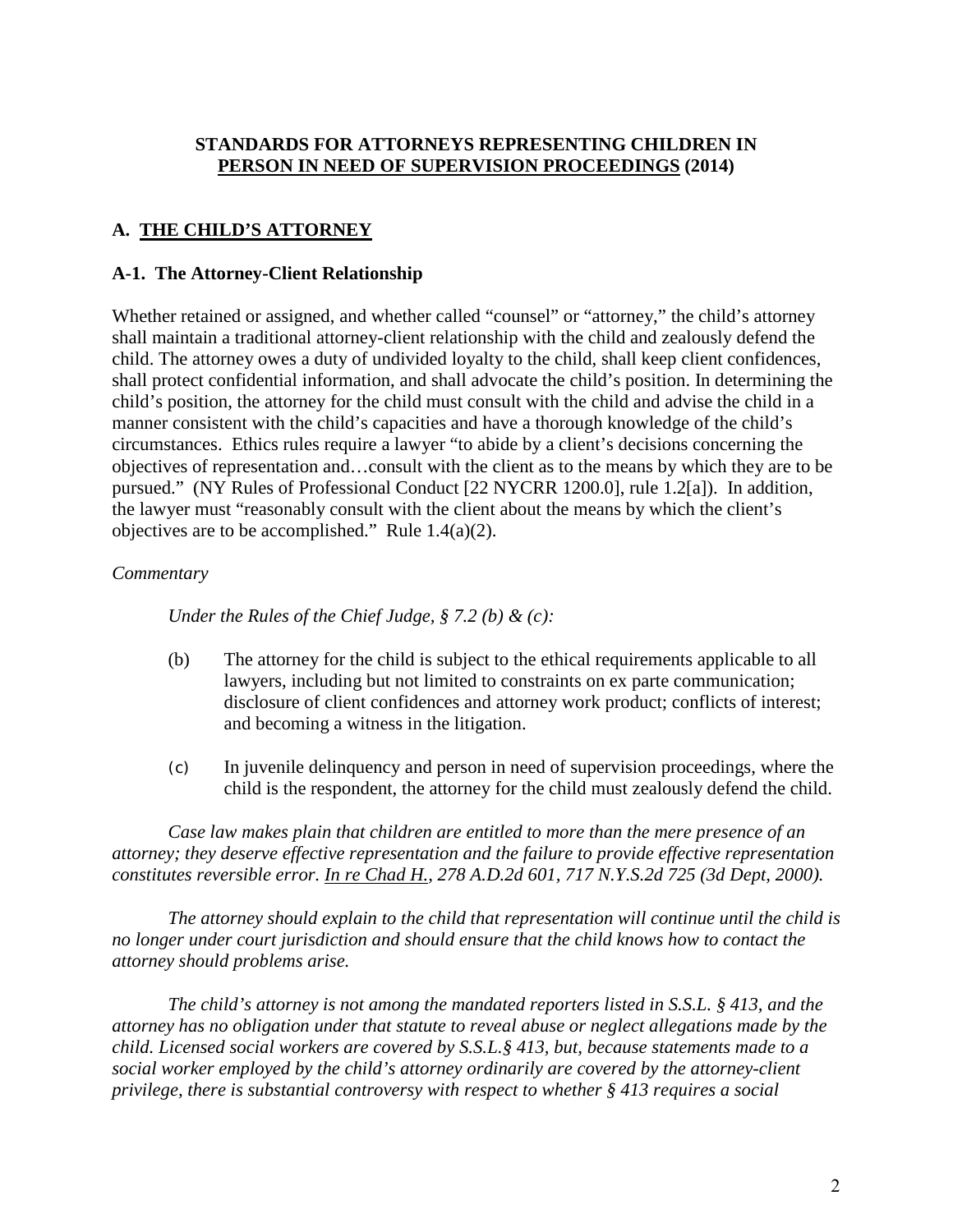*worker-employee to make disclosure.*[1](#page-6-0) *Accordingly, to best protect client confidentiality, the social worker employed by an attorney should explain to a child that if the child has any doubt about whether he or she wishes a statement regarding abuse or neglect allegations to be disclosed to a third party, the child should first discuss the situation with the attorney. The social worker and the child's attorney should arrive at a joint decision concerning a social worker's § 413 disclosure obligations before the social worker interviews any child.* 

## **A-2. Counseling and Advising the Child**

The attorney has a duty to explain to the child, in a developmentally appropriate manner, all information that will help the child understand the proceedings, make decisions, and otherwise provide the attorney with meaningful input and guidance. A child may be more susceptible to intimidation and manipulation than an adult client, and therefore the attorney should ensure that the child's decisions reflect his/her actual position. The attorney has a duty not to overbear the will of the child.

The attorney's duties as counselor and advisor include:

- (1) Developing a thorough knowledge of the child's circumstances and needs;
- (2) Informing the child of the relevant facts and applicable laws;
- (3) Explaining the practical effects of taking various positions, which may include the impact of such decisions on the child and other family members or on future legal proceedings;
- (4) Providing an assessment of the case and the best position for the child to take, and the reasons for such assessment;
- (5) Expressing an opinion concerning the likelihood that the court will accept particular arguments;
- (6) Counseling for or against pursuing a particular position, and emphasizing the entire spectrum of consequences that might result from assertion of that position.

<span id="page-6-0"></span><sup>&</sup>lt;sup>1</sup> See Kansas Attorney General Opinion No. 2001-28 (licensed social worker should comply with reporting law, and attorney should inform client of conflicting duties of attorney and social worker and allow client to decide whether to proceed with use of social worker); District of Columbia Bar Opinion 282 (1998) (provision in ethics rules that permits attorney to reveal confidences when "required by law" does not authorize social worker to reveal confidences and secrets under law that does not apply to attorney; however, while attorney should inform social worker of duty to protect client confidences and secrets and should not provide legal advice to social worker regarding reporting obligations, attorneys' ethics rules cannot insulate social worker from legal obligation to report, and, as a result, attorney should not request that social worker ignore reporting law and must inform client that social worker may be obligated to report).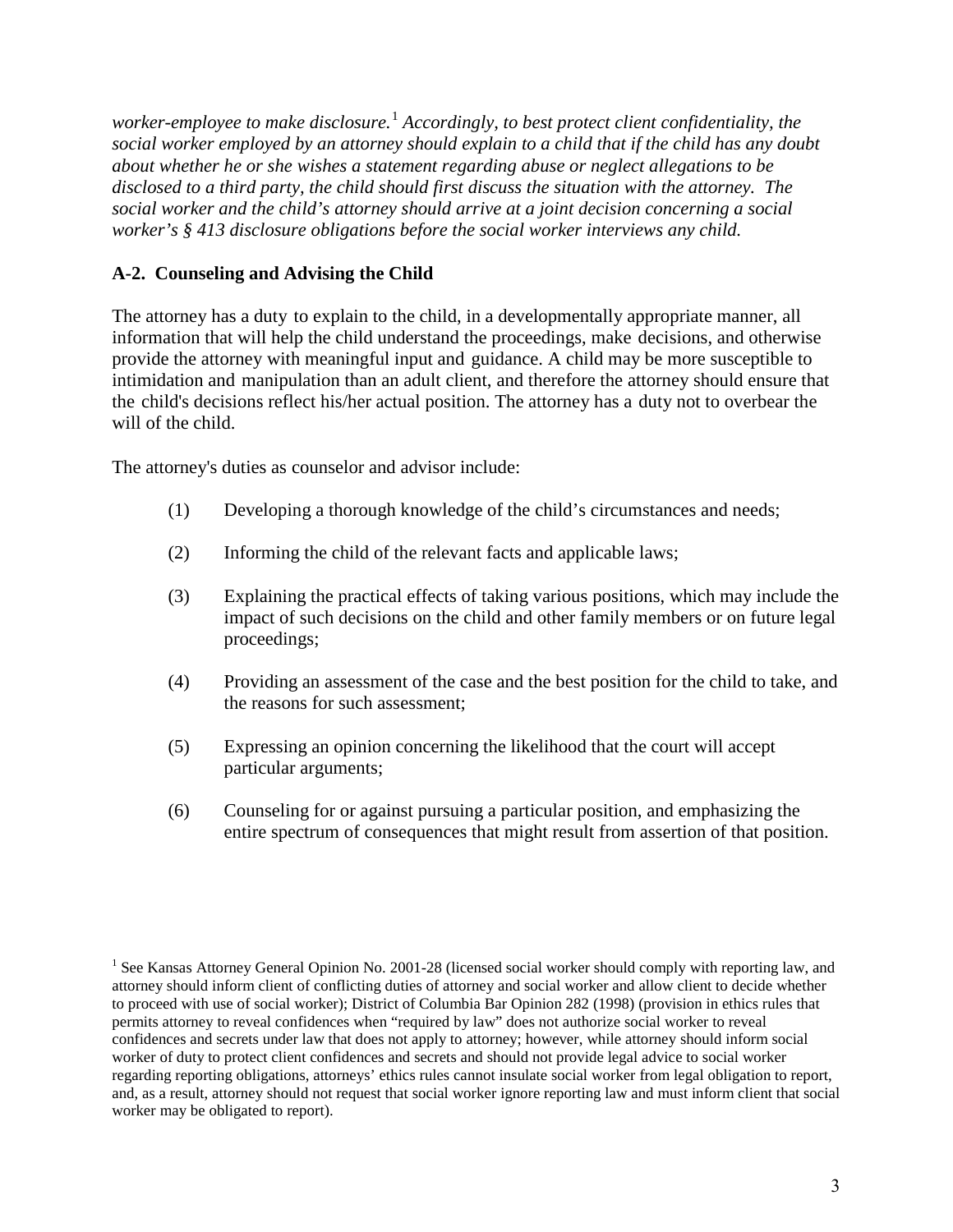*The attorney's responsibility to adhere to the client's directions refers primarily to the child's authority to make certain fundamental decisions when the attorney and the child disagree. Particularly when representing a young child, an attorney has the responsibility to bring his/her knowledge and expertise in counseling the client to make sound decisions.*

*The child's attorney, like any attorney, must perform the vital role of being an advisor and counselor. In that role, the attorney may attempt to counsel the child to adopt a course of action that, in the attorney's view, will promote the child's legal interests, even when this course of action differs from the client's initial position. To do so effectively, the attorney needs to determine what factors have been most influential in the child's thinking, what the child does not know, and what may be confusing to the child, and then work diligently to help the child understand the attorney's perspective and thinking. While explaining why the attorney believes a different outcome, or route to the outcome, may be preferable, the attorney must take care not to overwhelm the client's will, and thus override the child's actual wishes. The attorney must remain aware of the dynamics of power inherent in adult/child relationships and remind the child that the attorney's role is to assist clients in achieving their wishes and protecting their legal interests. Ultimately, the child must understand that the attorney will advocate the child's position in court, even if the attorney does not personally agree with that position.* 

## **A-3. Confidentiality of the Attorney-Client Relationship**

The attorney-client privilege attaches to communications between the child and his or her attorney, including advice given by the attorney. Statements made by the child to a social worker, an investigator, a paralegal, or another person employed by the attorney also are protected by the privilege. Information protected by the attorney-client privilege may only be disclosed by the child's attorney in the following circumstances:

- (1) The child consents to disclosure;
- (2) The attorney is required by law to disclose;
- (3) The attorney has determined that disclosure is necessary to protect the child from an imminent risk of physical abuse or death.

#### *Commentary*

*Unless the child testifies and discloses confidential communications, the child's attorney cannot be compelled to turn over his or her notes of interviews with the child for use by other counsel on cross-examination. People v. Lynch, 23 N.Y.2d 262 (1968). However, the testimony of a social worker regarding the child's out-of-court statements would result in a waiver of the privilege. Matter of Lenny McN., 183 A.D.2d 627, 584 N.Y.S.2d 17 (1st Dept, 1992*).

*The attorney also should protect a child's right to confidentiality--for instance, during the course of* in camera *discussions or negotiations or during casual contacts with attorneys and other persons. The child's permission to communicate discrete items of information to other parties or the judge can often be obtained by explaining to the child the importance or relevance*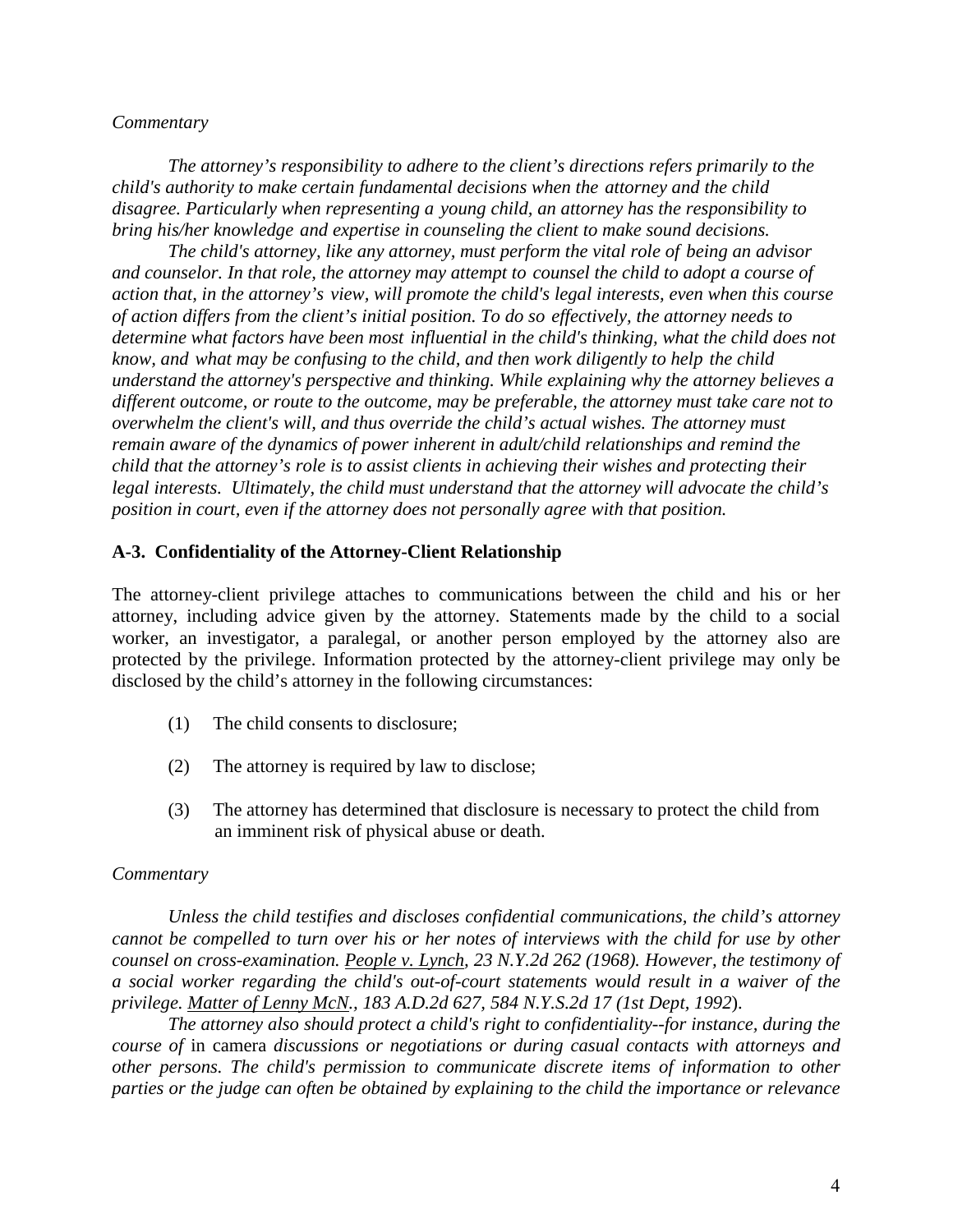*of the disclosure to the child's legal interests. However, it is the child who ultimately determines when and if confidentiality can be waived.* 

*The third exception to confidentiality finds support in City Bar Ethics Opinion 1997-2, which concluded that the child's attorney may disclose confidential information concerning abuse or mistreatment if the attorney is required by law to do so, or disclosure is necessary to keep the client from being maimed or killed, or the client lacks capacity and the attorney believes disclosure is in the client's best interest. See also State Bar Ethics Opinion 486 (1978) (attorney must balance protection of human life against professional standards when deciding whether to reveal client's contemplation of suicide). Support can also be found in NY Rules of Professional Conduct, Rule 1.6(b), which states that disclosure of a confidence is permitted (but not required) when necessary to prevent reasonably certain death or substantial bodily harm. In determining whether to make disclosure, the attorney should always take the child's desires into account and consider the effect disclosure would have on the attorney-client relationship.*

## **B. GENERAL AUTHORITY AND DUTIES**

## **B-1. Meet With Child**

Establishing and maintaining a relationship with a child is the foundation of representation. Therefore, irrespective of the child's age, the attorney should meet with the child as soon as possible and on a continuing basis, prior to court hearings and when apprised of emergencies or significant events impacting on the child. Additionally, if appropriate, the attorney should maintain telephone contact. The attorney should undertake training to be reasonably culturally competent regarding the child's ethnicity and culture.

## *Commentary*

*The attorney should recognize that the child's situation may be fluid. As a result, the attorney should remain in close communication with the child throughout the proceedings and apply to the court for further review, monitoring or modification of any preliminary orders, as necessary. The attorney should make reasonable efforts to visit the child in his or her current living situation whenever such a visit would facilitate communication with the child or enhance the attorney's ability to represent the child's legal interests.* 

*The attorney should establish procedures for the person or agency caring for the child to facilitate an interview of the child when a proceeding is commenced, so that the attorney may meet with the child and obtain facts to formulate a position prior to any hearings being held or orders being issued.* 

## **B-2. Basic Obligations**

The attorney should ensure that facts in support of the child's position which may be relevant to any stage of the proceeding are presented to the court. To this end, the attorney should: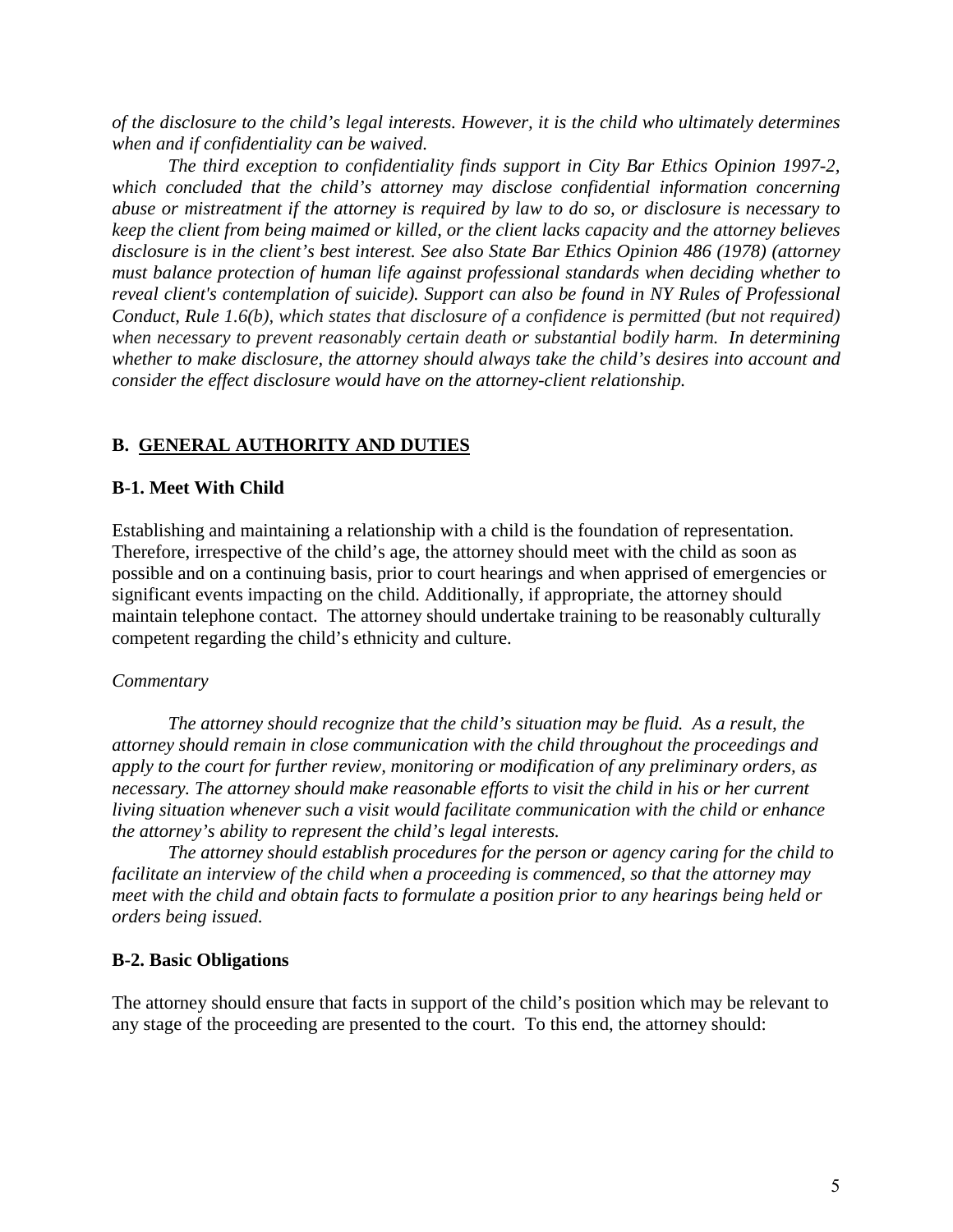- (1) Review the pre-petition diversion efforts to determine if the diligent efforts required by F.C.A. § 735 have been made to divert the child from being the subject of a PINS petition;
- (2) Review the petition to determine if it meets the requirements of F.C.A. § 732 and § 735;
- (3) Determine if additional diversion efforts should be made post-petition, pursuant to F.C.A. § 742.
- (4) Determine if a conflict of interest exists and observe ethical rules related to conflicts, such as those prohibitions related to co-respondents (including siblings);
- (5) Obtain copies of all pleadings and relevant notices and conduct ongoing discovery;
- (6) Counsel the child concerning the subject matter of the litigation, the child's rights, the court system, the proceedings, the role of all participants (e.g., judge, parties and their advocates, intervenors, caseworkers, child's attorney), and what to expect in the legal process;
- (7) Develop a theory and strategy of the case, including ultimate outcomes and goals to implement at fact-finding and dispositional hearings and including factual and legal issues;
- (8) Consider whether a neglect petition or child protective investigation under F.C.A. § 1034 should be undertaken, and if appropriate and the client consents, make the necessary motions, unless the court proceeds on its own motion under F.C.A. § 716;
- (9) Inform other parties and their representatives that he or she is representing the child and expects reasonable notification *prior* to case conferences, changes of placement, child interviews, and any changes of circumstances affecting the child and the child's family;
- (10) Participate in depositions, negotiations, discovery, pretrial conferences and hearings;
- (11) Identify (upon consultation with the child) appropriate family and professional resources for the child;
- (12) Obtain and review all court and agency records concerning the child's placement history and consult with all attorneys who had previously represented the child;
- (13) Obtain evaluations and retain expert services if deemed necessary to zealously defend the client; and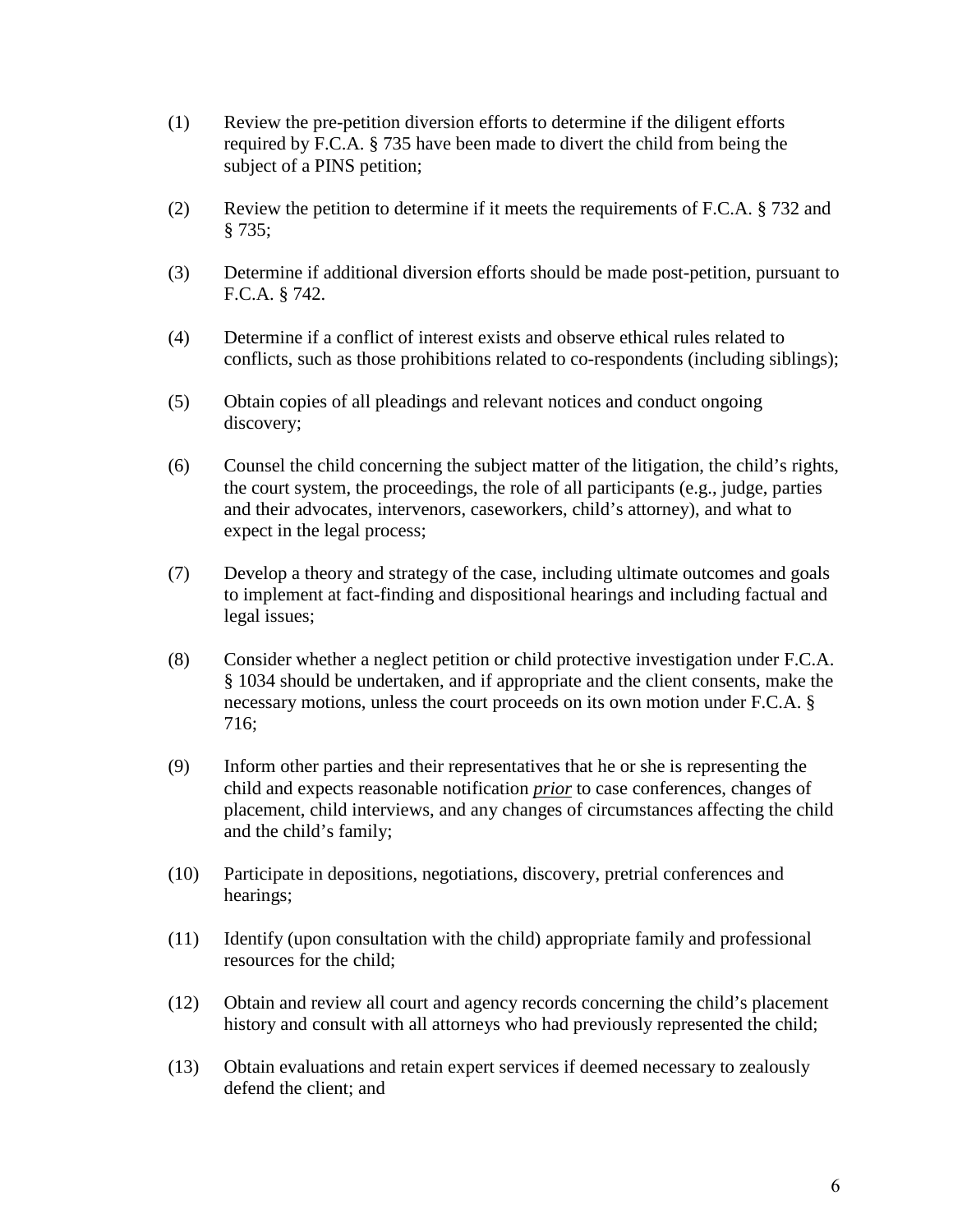(14) If the attorney is required, for any reason, to terminate representation of the child, the attorney must ensure that the new attorney for the child receives all relevant court papers as well as other documents and information necessary to ensure the least possible disruption in the case and/or trauma to the child.

## *Commentary*

*The attorney should not be merely a fact-finder, but rather should zealously advocate a position on behalf of the child. The attorney should assure that the designated lead agency under F.C.A. § 735 has taken all required steps related to diversion, including, for example, ensuring that school district petitioners have followed the diversion requirements of F.C.A. § 735(d)(iii). Delay is endemic to the family court process, but delay is especially harmful to children. The attorney for the child should take the initiative and not wait for service agencies or the parents to take action. The attorney should be fully informed of all facts and circumstances, before considering allowing a client to admit to the petition. The attorney for the child should make all appropriate motions and seek any necessary orders in furtherance of the child's position.* 

*If the client is dissatisfied with the representation provided by his or her attorney, the attorney should inform the child of all of the options available to resolve the child's grievances.* 

## **C. ACTIONS TO BE TAKEN**

#### **C-1. Investigate**

To advocate for the client's position, the attorney must conduct thorough, continuing, and independent investigations and discovery which may include, but should not be limited to:

- (1) Reviewing the child's social services, psychiatric, psychological, drug and alcohol, medical, law enforcement, school, and other records relevant to the case;
- (2) Reviewing relevant records of the petitioner in the case;

#### *Commentary*

*Thorough, independent investigation of cases, at every stage of the proceedings, is a key aspect of providing competent representation to children. The attorney may need to use subpoenas, court orders, or discovery or motion procedures to obtain the relevant records, especially those records which pertain to the other parties. The attorney should review the child's records (e.g., medical, mental health, law enforcement, and education) and contact the appropriate providers.* 

(3) Reviewing the court files of the child, case-related records of the social service agency and other service providers;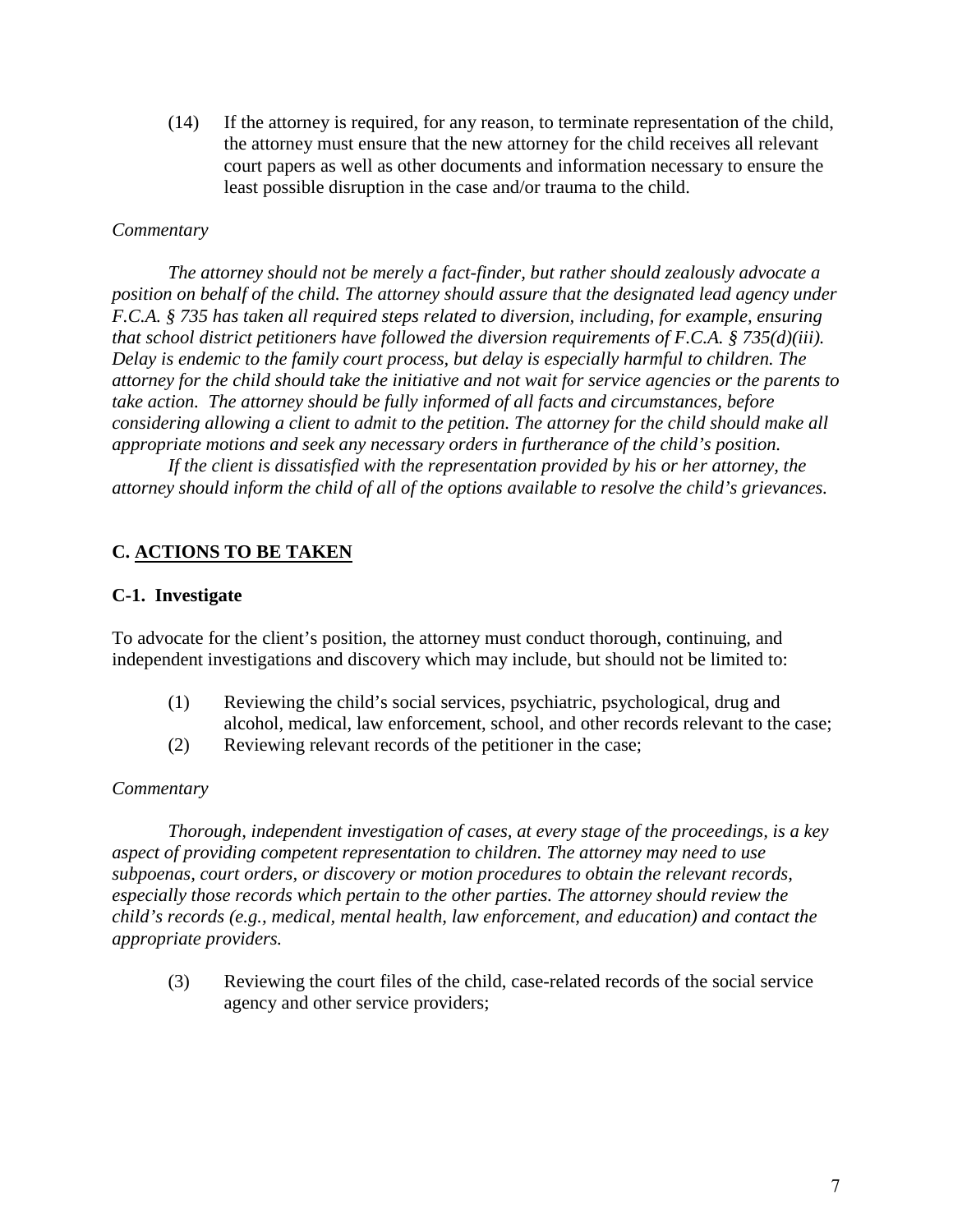*Another key aspect of representing children is the review of all documents submitted to the court as well as relevant agency case files and law enforcement reports. As noted above, other relevant files that should be reviewed include those concerning child protective services, developmental disabilities, juvenile delinquency, mental health, and educational agencies. These records can provide a more complete context for the current problems of the child and family. Information in the files may suggest additional professionals and lay witnesses who should be contacted and may reveal alternate potential placements and services.* 

(4) Contacting attorneys for other parties for background information;

## *Commentary*

*The other parties' attorneys may have information not included in any of the available records. Further, they can provide information on their respective clients' perspectives.* 

 (5) Contacting and meeting with the parents/legal guardians/caretakers of the child, with permission of their attorney;

## *Commentary*

*The attorney "has the right to interview any petitioner or witness who may possess information bearing on the issues before the court." Rapoport v. Berman, 49 A.D. 2d 930, 373 N.Y.S.2d 652 (2d Dept, 1975). The attorney should keep in mind, however, that if the petitioner is represented by counsel, the attorney shall not "communicate or cause another to communicate on the subject of the representation with a party the lawyer knows to be represented by a lawyer in that matter unless the lawyer has the prior consent of the lawyer representing such other party or is authorized by law to do so." Rule 4.2 of the NY State Rules of Professional Conduct*. *Where the petitioner, parents or other parties are not represented, the attorney should not give them advice. Often the family court judge may assign a corporation counsel or appropriate county attorney to present the case in support of the petition pursuant to F.C.A. §254. The corporation counsel or county attorney does not represent a parent-petitioner, and the parent does not enjoy attorney-client privilege with the appointed counsel. If the parent requests counsel and is indigent, the Family Court Judge has discretion to appoint an attorney to represent the parent under F.C.A. § 262(b) because under F.C.A. § 261, a parent seeking the loss of a child's society has a constitutional right to counsel.* 

- (6) Obtaining necessary authorizations for the release of information, or, where a release cannot be obtained, serving subpoenas for necessary records, such as school reports, medical records and case records;
- (7) Interviewing individuals involved with the child who may be relevant to the case, including school personnel, child welfare caseworkers, non-respondent parents, foster parents and other caretakers, neighbors, relatives, school personnel, coaches, clergy, mental health professionals, physicians, law enforcement officers, and other potential witnesses;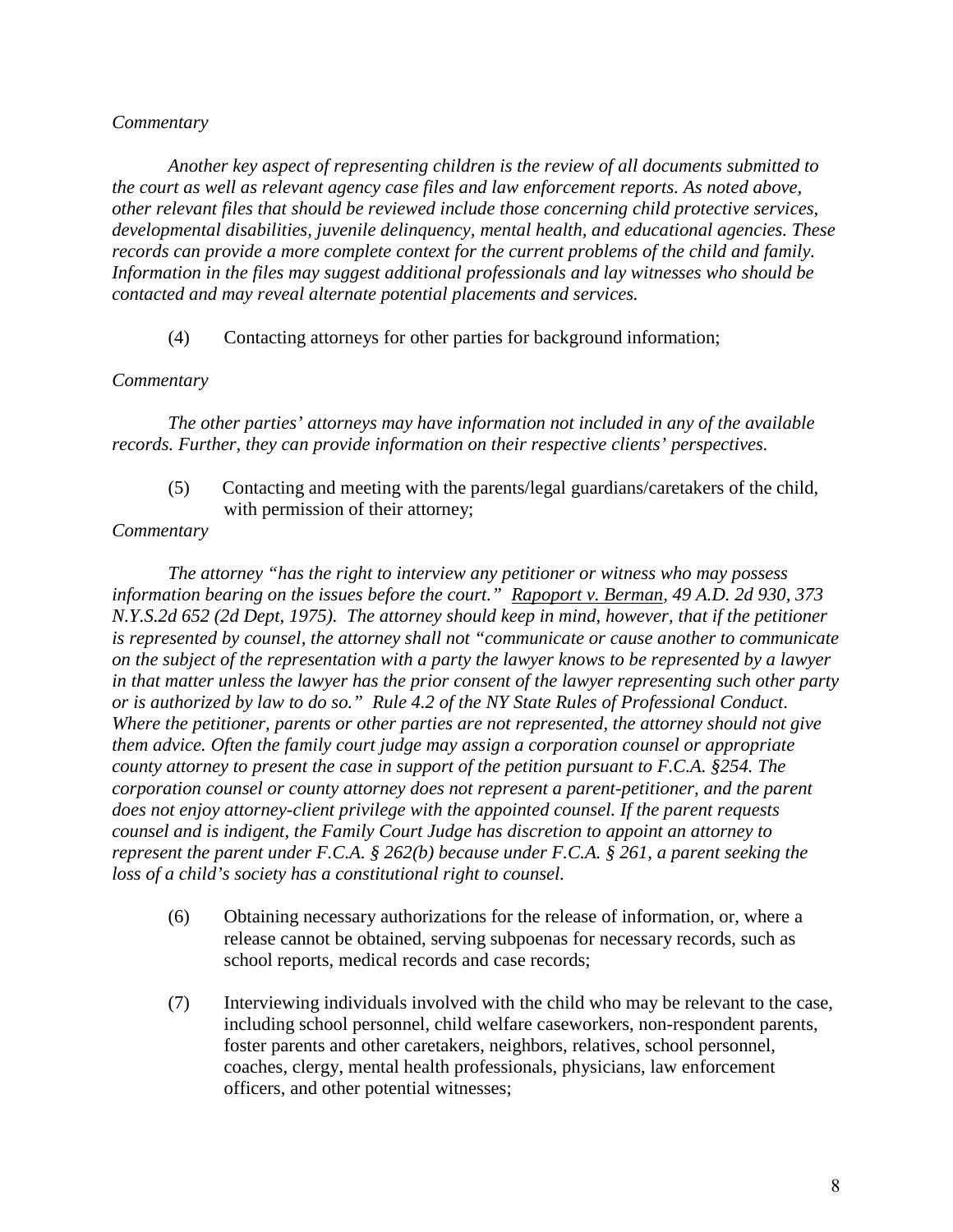*In some jurisdictions the attorney is permitted free access to agency caseworkers. In others, contact with the caseworker must be arranged through the agency's attorney. For example, in New York City, under Administration for Children's Services policy, caseworkers may communicate information such as information on a child's medical or education programs, but not matters such as interpretations of court orders or positions on case outcome.* 

- (8) Conducting all necessary discovery;
- (9) Reviewing relevant statements, photographs, video or audio tapes and other evidence;
- (10) Considering whether the child should be examined by a physician, a mental health professional, or a social worker;
- (11) Retaining any necessary expert services;

#### *Commentary*

*When considering a request for the child to be examined by a physician, mental health professional or social worker, the attorney must consider not just the usefulness of the examination as a fact-finding tool, but must also consider the effect of the examination on the child. In determining whether to support a motion made by another party for an examination, or whether to make a motion seeking an examination, the attorney must balance the need for the information against the effect that the examination would have upon the child. The attorney should consider whether the scope of the examination sought can be limited, and move for such a limit if appropriate. For example, a psychological examination may be less harmful than a physical or complete psychiatric examination.* 

(12) Attending treatment, placement, administrative hearings, other proceedings involving legal issues, and school case conferences concerning the child as needed; and

## *Commentary*

*Attendance at collateral meetings is often important because the attorney can present the child's perspective at such meetings, as well as gather information necessary for proper representation. In some cases the attorney can be pivotal in achieving a negotiated settlement of all or some issues. The attorney may not need to attend collateral meetings if another person involved in the case, such as a social worker who works with the attorney, can get the information or present the child's perspective.* 

(13) Ensuring that the required efforts to avoid removal of the child from the home have been made;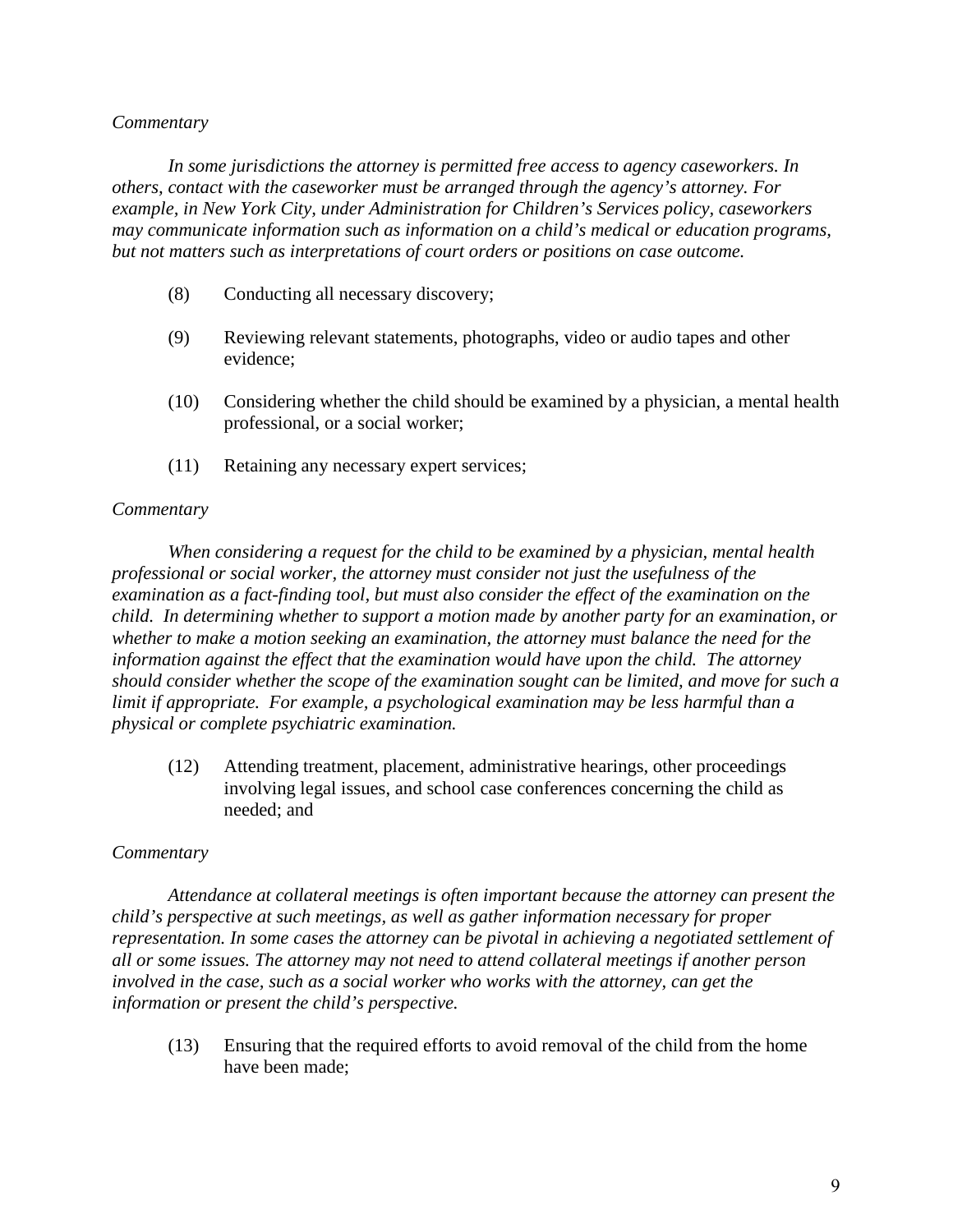*A major goal of current law is that diversion replace removal from home and detention of the child. The attorney should take advantage of the statutory barriers to removal, such as the detention prerequisites in F.C.A. § 720 and the best interests and reasonable efforts requirements in F.C.A. § 739.* 

(14) If the child is removed from the home, the attorney should consult with the child and investigate the possibility of placement in the home of a suitable relative or other adult with whom the child has a relationship.

## **C-2. File Pleadings**

The attorney should file petitions, motions, responses or objections as necessary to represent the child. Relief requested may include, but is not limited to:

- (1) A mental or physical examination of the child, or a parent, if the parent is a party;
- (2) A protective order to prevent successive mental health or other evaluations of the child;
- (3) A parenting, custody or visitation evaluation;
- (4) An increase, decrease, or termination of contact or visiting;
- (5) Restraining or enjoining a change of placement;
- (6) Contempt for non-compliance with a court order;
- (7) A request for services for child and/or family; and
- (8) Dismissal of petitions or motions.

#### *Commentary*

*Filing and arguing necessary pleadings and motions is an essential part of the role of an attorney. The filing of such papers can ensure that appropriate issues are properly before the court and can expedite the court's consideration of issues important to the child's interests.* 

## **C-3. Request Services**

Consistent with the child's legal interests, the attorney should seek appropriate services (by court order, if necessary) to access entitlements, to protect the child's interests and to implement a service plan through a referral back for diversion or for a continuing case. These services may include services for the child or for the parent(s), as long as the request for services is made in order to advance the child's legal interests. Such services may include, but are not limited to: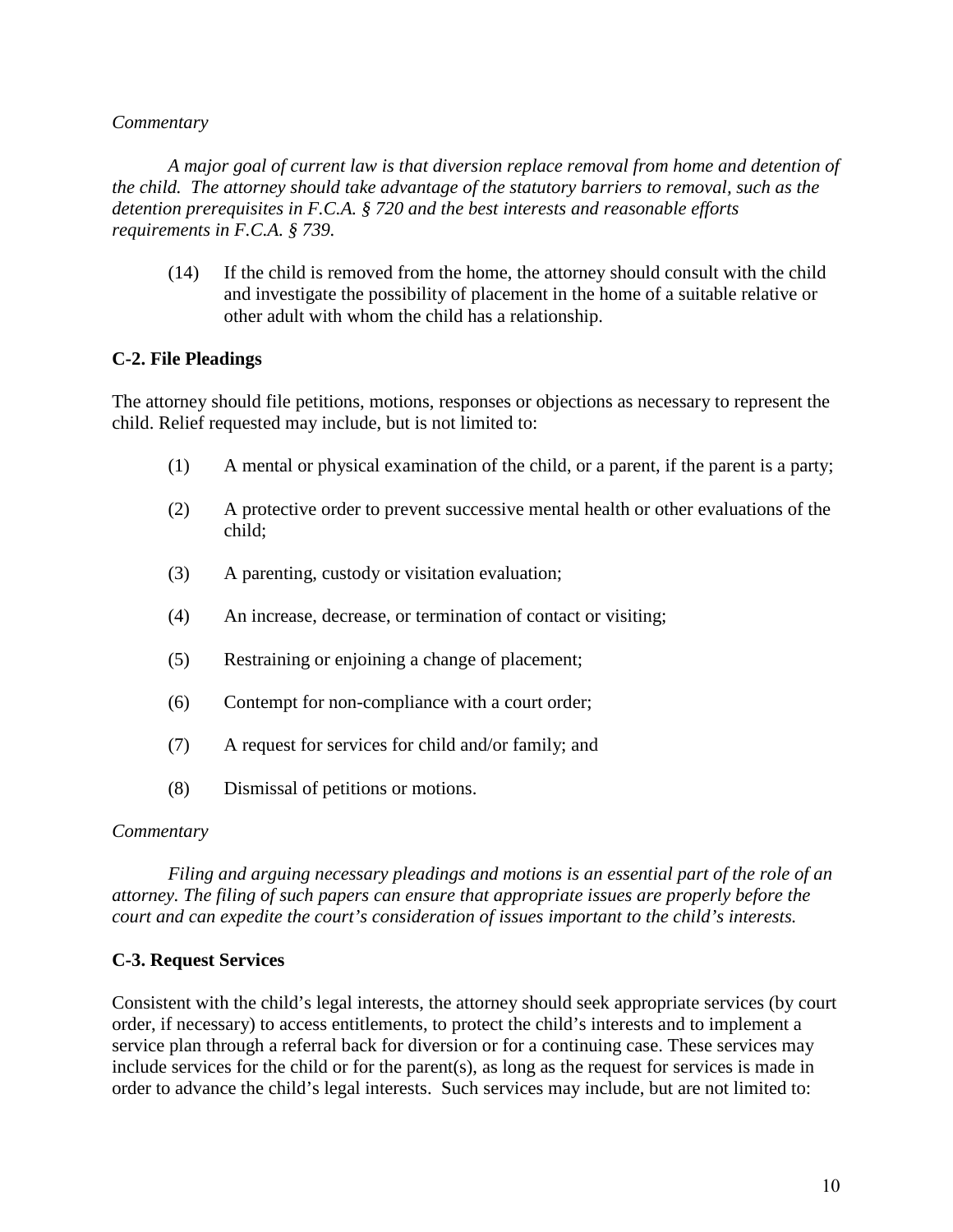- (1) Family preservation-related prevention or reunification services;
- (2) Sibling and family visits;
- (3) Child support;
- (4) Domestic violence prevention, intervention, and treatment;
- (5) Medical and mental health care;
- (6) Drug and alcohol treatment;
- (7) Parenting education;
- (8) Semi-independent and independent living services;
- (9) Foster care placement;
- (10) Education;
- (11) Recreational or social services;
- (12) Housing; and
- (13) Services for victims of human trafficking available under Article 10-D of the Social Services Law.

The attorney should monitor the child's progress in health care and education. If the child is in foster care, the attorney should monitor the quality of care provided to the child in the foster home or institution. Whenever it is consistent with the child's legal interests, the attorney should also advocate for the broadest parental and sibling visiting and monitor its provision.

## *Commentary*

*The attorney should request appropriate services even if there is no hearing scheduled. Such requests may be made to the agency or treatment providers, or if such informal methods are unsuccessful, the attorney should file a motion to bring the matter before the court. In some cases the attorney should file collateral actions, such as a neglect petition, if such an action would advance the child's legal interest.* 

## **C-4. Client Competency**

In some cases the attorney may feel that the client needs a competency evaluation, which can be ordered by the court or can be arranged by the attorney. The attorney should explain to the client why such an evaluation is needed.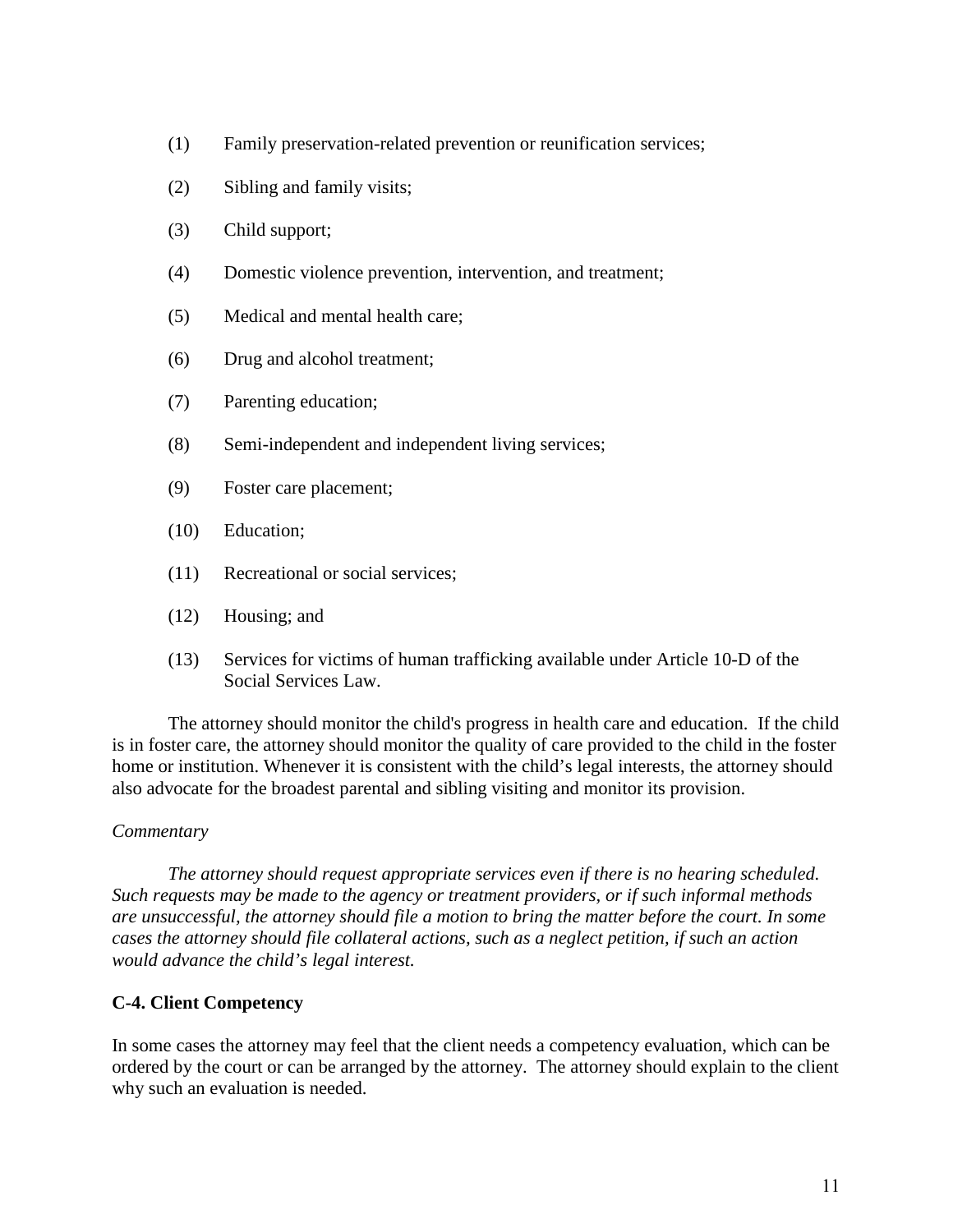## **C-5. Adolescent Clients**

The attorney who represents a young person, age 14 or older, should be familiar with, among other things, both the federal and state law governing services and discharge resources available to youth aging out of placement.

#### *Commentary*

 *An enormous number of young people age out of the system each year without the resources they need and to which they are legally entitled. The attorney must advocate for effective planning for adolescent clients as early in a case as possible. See 42 U.S.C. §§ 675(1)(D), 677(a); F.C.A. §§ 1089(c)(v), 1089(d)(2)(i); SSL § 358-a(3); 18 NYCRR § 430.12(f).* 

 *When clients approach the age of 18, the attorney should be prepared to discuss the advantages and disadvantages of remaining in placement and, if the client decides to remain in care past their 18th birthday, have the client sign a written consent to remain in care. The attorney should also discuss the client's ability to re-enter foster care between the ages of 18 and 21, pursuant to F.C.A. §1091 and Matter of Jefry H., 102 A.D.3d 132, 955 N.Y.S.2d.90 (2d Dept. 2012).* 

## **C-6. Undocumented Children/SJIS**

The attorney for the child should determine at the outset of the case whether the child is an undocumented immigrant and what impact this might have on the development of the case. Undocumented children who are initially placed on a PINS petition, but continue to remain in care due to abuse, neglect, or abandonment may be eligible for Special Immigrant Juvenile Status (SIJS) under the Federal Immigration and Naturalization Act. The attorney for the child should be familiar with this statute in order to determine whether the young person is eligible for SIJS. If the young person may be SIJS eligible, the attorney should obtain the family court orders required in order to adjust the young person's immigration status and connect the child with appropriate immigration resources so that the child can obtain a green card.

The attorney should be aware that a person who does not have a lawful immigration status is at risk of deportation and that a determination of "good moral character" is part of the process of obtaining legal immigration status and United States citizenship. Care should be taken, therefore, to protect the client from admissions that might put the child's immigration status at risk. Because of the complexity of this area of law, attorneys are advised to consult with an immigration attorney before providing immigration advice.

#### *Commentary*

*It is estimated that well over one thousand children who enter foster care in New York State each year do not have legal immigration status. This poses a major obstacle to permanency planning for these young people, who are at risk of deportation, not authorized to work, and ineligible for college financial aid and other government benefits. Relief for these children is available in the form of SIJS, a type of visa designated for undocumented children who meet the statutory requirements. While the SIJS application itself is made to the United*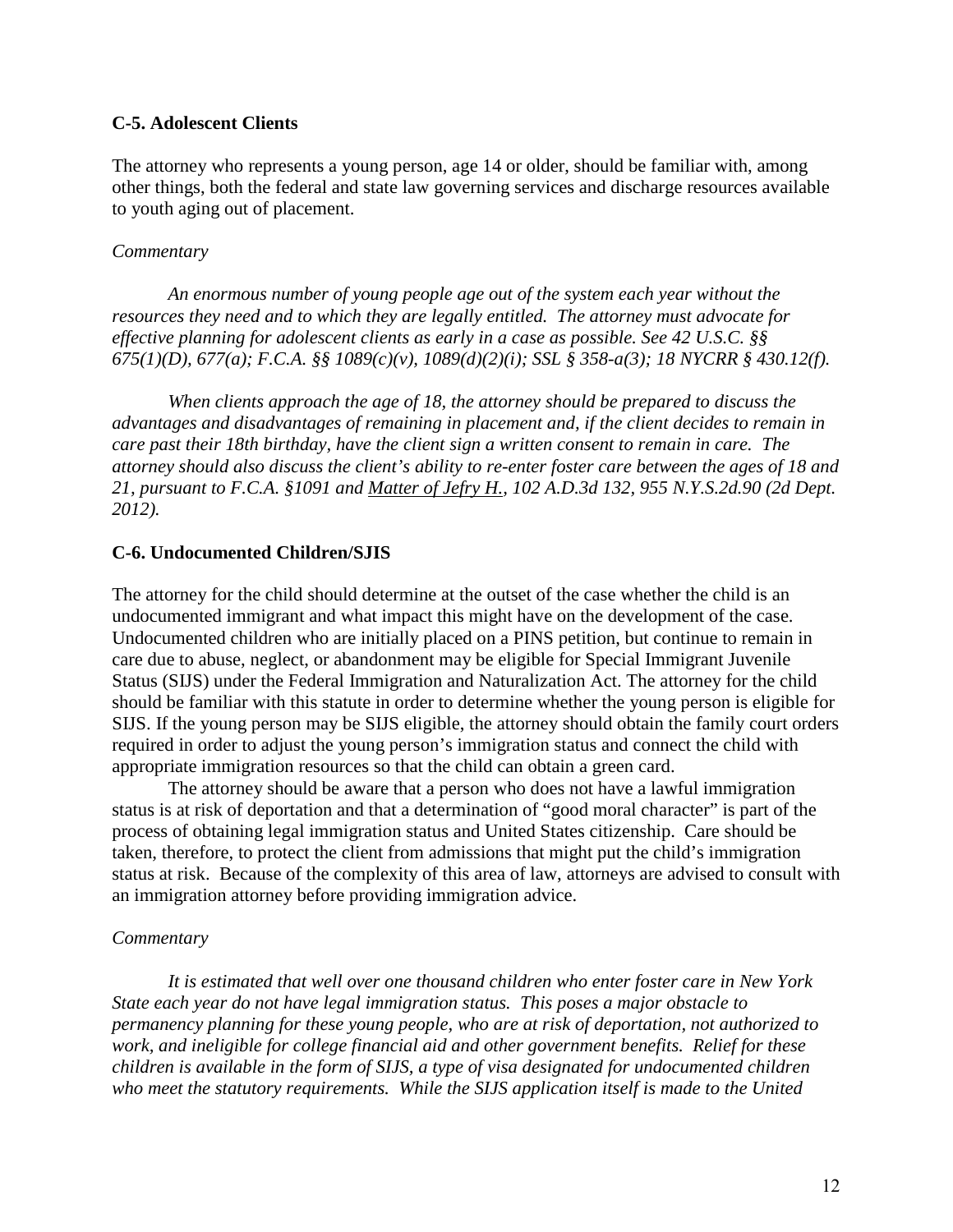*States Citizenship and Immigration Services, a prerequisite for the application is an order from the Family Court making specific factual findings that the young person:* 

- *is under 21 years of age;*
- *is unmarried;*
- *has been declared dependent upon a juvenile court;*
- *has been deemed eligible by the court for long-term foster care due to abuse, neglect or abandonment;*
- *continues to be dependent upon the juvenile court and eligible for long-term foster care in that reunification with either one or both parents is no longer an option; and that*
- *it would not be in the young person's best interest to be returned to the country of nationality or last residence. See, Immigration and Naturalization Act § 101(a)(27)(J), 8 U.S.C. §1101(a)(27)(J).*

## **C-7. Negotiate Settlements**

The attorney should participate in settlement negotiations to seek expeditious resolution of the case, balancing the effect of continuances and delays on the child. The attorney should use suitable mediation resources and, where appropriate, ask the court to authorize the use of conferencing or mediation.

# **D. HEARINGS**

## **D-1. Court Appearances**

The attorney should attend and fully participate in all hearings, telephone communications, or other conferences with the court.

## *Commentary*

*Whenever it furthers the child's position, the attorney for the child should verify that the parents and other necessary parties have been properly notified of the hearing.* 

## **D-2. Client Explanation**

The attorney should explain to the client, in a developmentally appropriate manner, what is expected to happen before, during, and after each hearing. Post-court appearance updates should be provided to the child as soon as possible.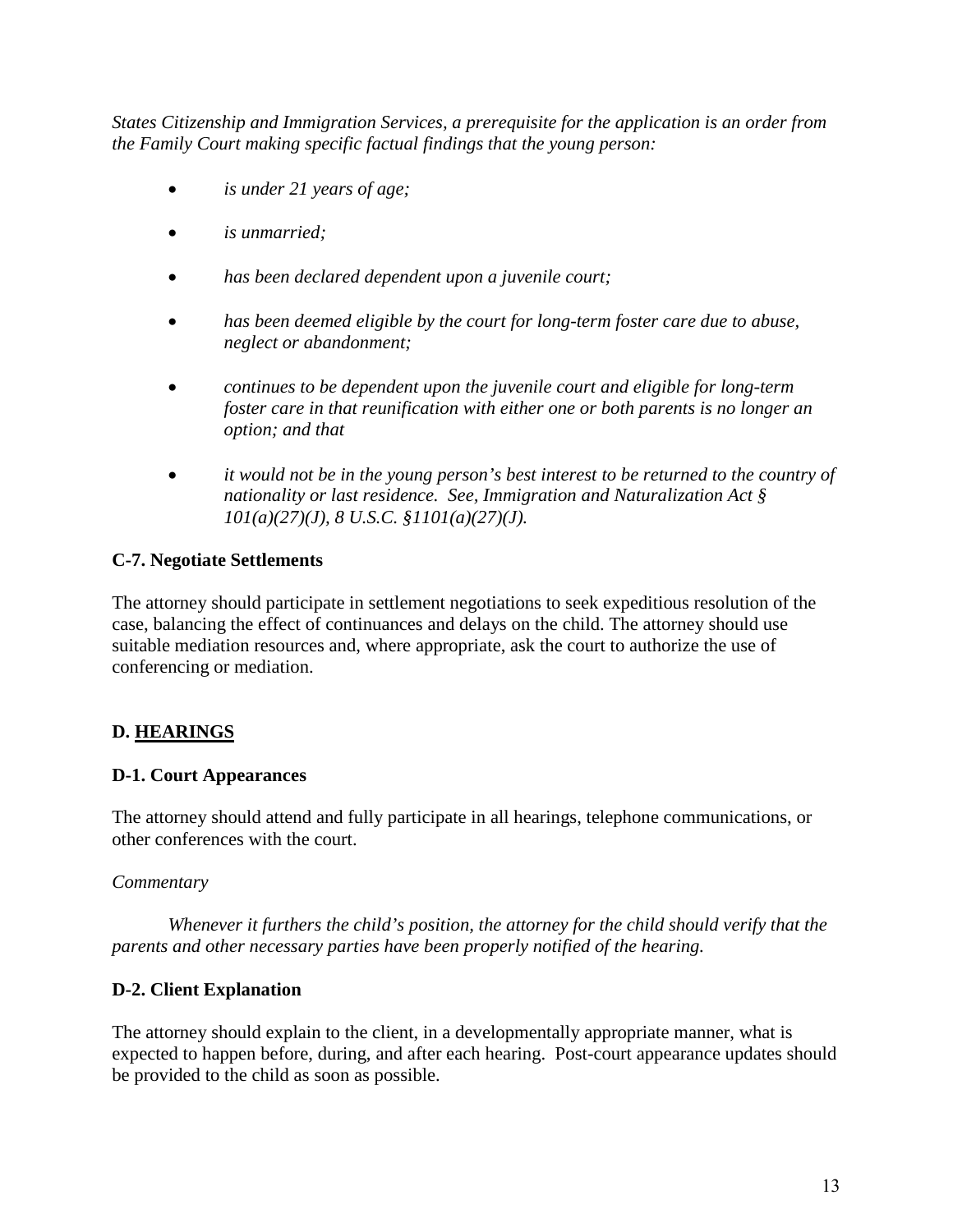## **D-3. Motions and Objections**

The attorney should make appropriate motions, including motions *in limine* and evidentiary objections, to advance the child's position at or after trial. If necessary, the attorney should file briefs in support of evidentiary issues. Further, during all hearings, the attorney should preserve legal issues for appeal, as appropriate.

## *Commentary*

*The attorney should keep in mind that pursuant to F.C.A. § 744:*

- *(a) Only evidence that is competent, material and relevant may be admitted in a fact-finding hearing.*
- *(b) Any determination at the conclusion of a fact-finding hearing that a respondent did an act or acts must be based on proof beyond a reasonable doubt. For this purpose, an uncorroborated confession made out of court by a respondent is not sufficient.*

## **D-4. Presentation of Evidence**

The attorney should make an opening statement, present and cross-examine witnesses, offer exhibits, and provide independent evidence as necessary to support the child's legal position.

## **D-5. Whether Child Should Testify**

The attorney should decide, in consultation with his or her client, whether to call the child as a witness. The decision should include consideration of the child's need or desire to testify, any repercussions of testifying, the necessity of the child's direct testimony, and the child's developmental ability to provide direct testimony and withstand possible cross-examination. Ultimately, the attorney is bound by the child's direction concerning testifying.

## *Commentary*

*At the initial appearance and at the commencement of any hearing under Article 7, the court must advise the child of the right to remain silent. F.C.A. § 741.* 

## **D-6. Questioning the Child**

The attorney should seek to ensure that questions to the child are phrased in a syntactically and linguistically appropriate manner.

## *Commentary*

*The phrasing of questions should take into consideration the law and research regarding children's testimony, memory, and suggestibility.*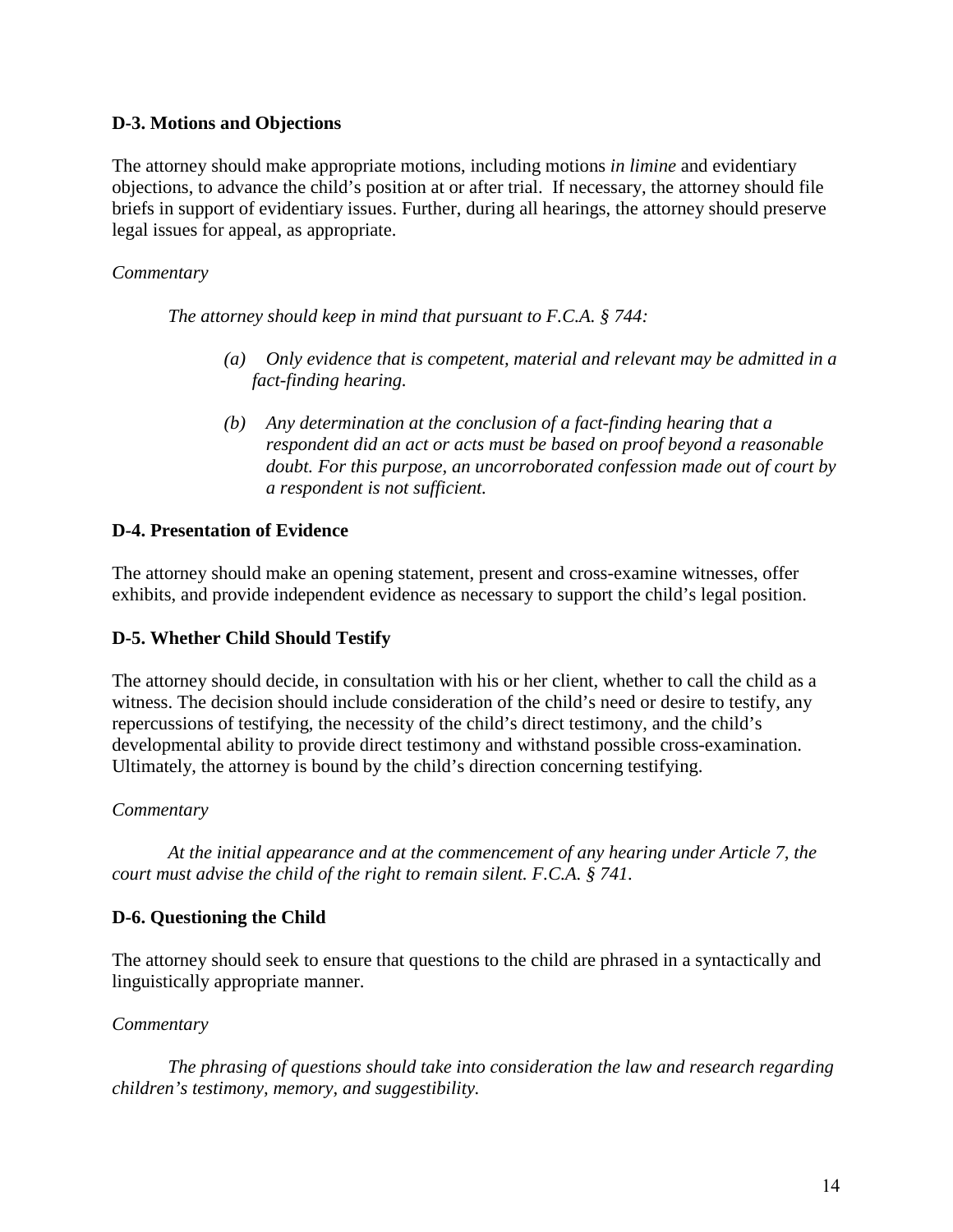## **D-7. Conclusion of Hearing**

If appropriate, the attorney should make a closing argument, and provide proposed findings of fact and conclusions of law. The attorney should ensure that a written order is entered and make any necessary post-trial motions.

## *Commentary*

*One of the values of having a trained attorney is that such an attorney can often present creative alternative solutions to the court. Further, the attorney is able to argue the child's legal position from the child's perspective, keeping the case focused on the need for proof beyond a reasonable doubt at a fact-finding hearing and the child's wishes, needs and the effect of various dispositions on the child at dispositional hearings.* 

## **D-8. Dispositional Hearing**

The attorney should, in consultation with the child, develop a dispositional plan and should request a hearing if necessary to advocate for that plan.

## *Commentary*

 *Development of a dispositional plan should commence at an early date, although the goals may be refined and updated as the case nears a conclusion.* 

## **D-9. Permanency Hearings and Obligations after Disposition**

The attorney's representation continues throughout the period of placement, supervision or adjournment in contemplation of dismissal. The attorney must monitor the case, receive relevant reports, and initiate appropriate modification, enforcement or other action in the interests of the child.

## *Commentary*

*Representing a child should reflect the passage of time and the changing needs of the child. The bulk of the attorney's work often comes after the initial hearing, including ongoing permanency hearings, service plan reviews, committee on special education meetings, and so forth. Often a child's caseworkers, therapists, other service providers or even placements change while the case is still pending. The attorney may be the only source of continuity for the child. Such continuity not only provides the child with a stable point of contact, but also may represent the institutional memory of case facts and procedural history for the agency and court. The attorney should stay in touch with the child, third party caretakers, caseworkers, and service providers throughout the term of appointment to ensure that the child's needs are met and that the case moves quickly to an appropriate resolution.*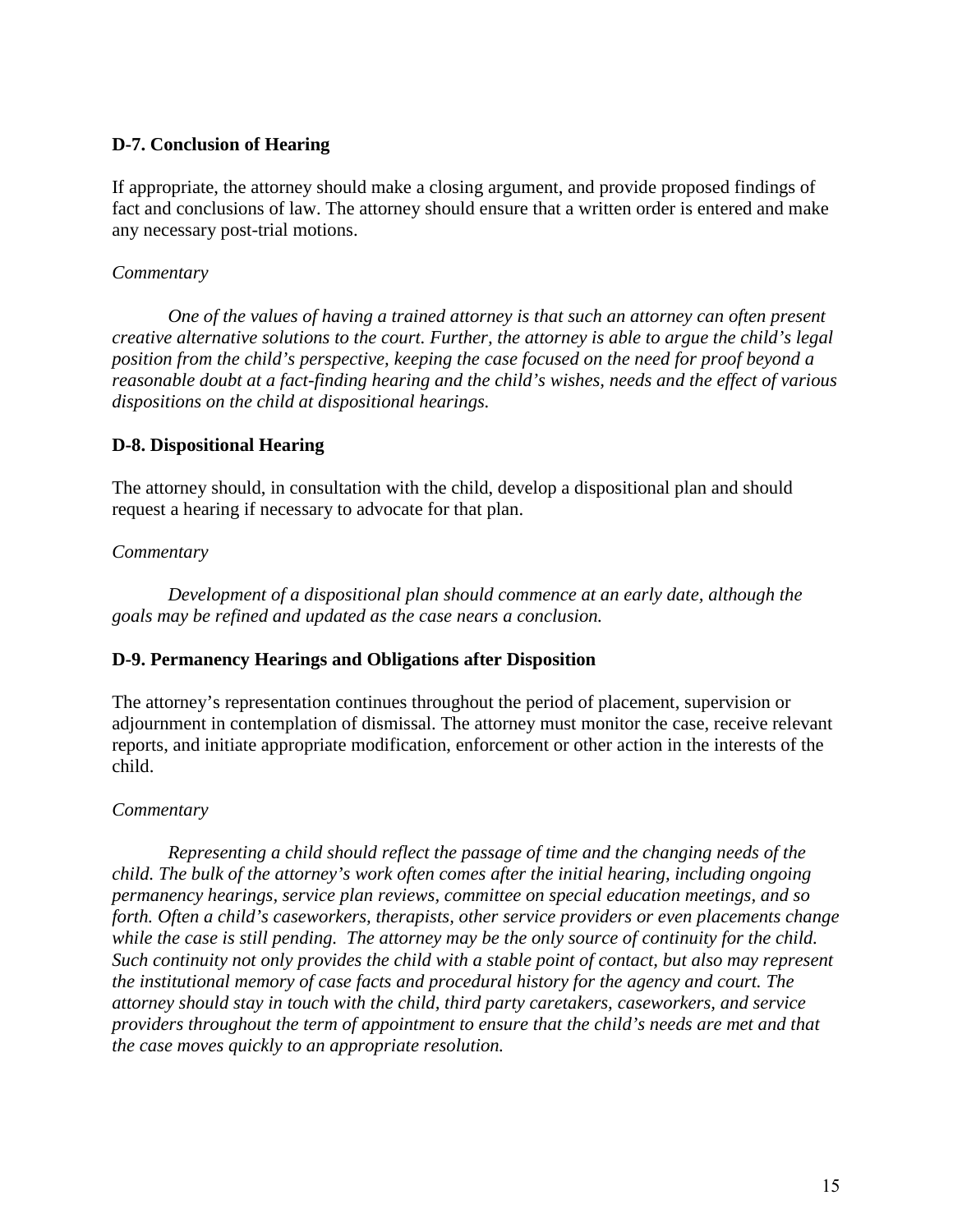## **D-10. Expanded Scope of Representation**

The attorney should evaluate, in consultation with the child, the pursuit of other issues on behalf of the child, administratively or judicially, even if those issues do not appear to arise from the court appointment. For example:

- (1) Delinquency or abuse/neglect matters;
- (2) SSI and other public benefits;
- (3) Custody;
- (4) Guardianship;
- (5) Paternity;
- (6) Personal injury;
- (7) School/education issues, especially for a child with disabilities;
- (8) Mental health proceedings;
- (9) Immigration status.

#### *Commentary*

*The child's interests may be served through proceedings not directly connected with the case in which the attorney is participating. In such cases the attorney may be able to secure assistance for the child by filing or participating in other actions.* 

## **E. POST-HEARING**

## **E-1. Review of Court's Order**

The attorney should review all written orders to ensure that they conform to the court's verbal orders and statutorily required findings and notices. The attorney should file a sealing motion if appropriate.

## **E-2. Communicate Order to Child**

The attorney should discuss each order and its consequences with the child.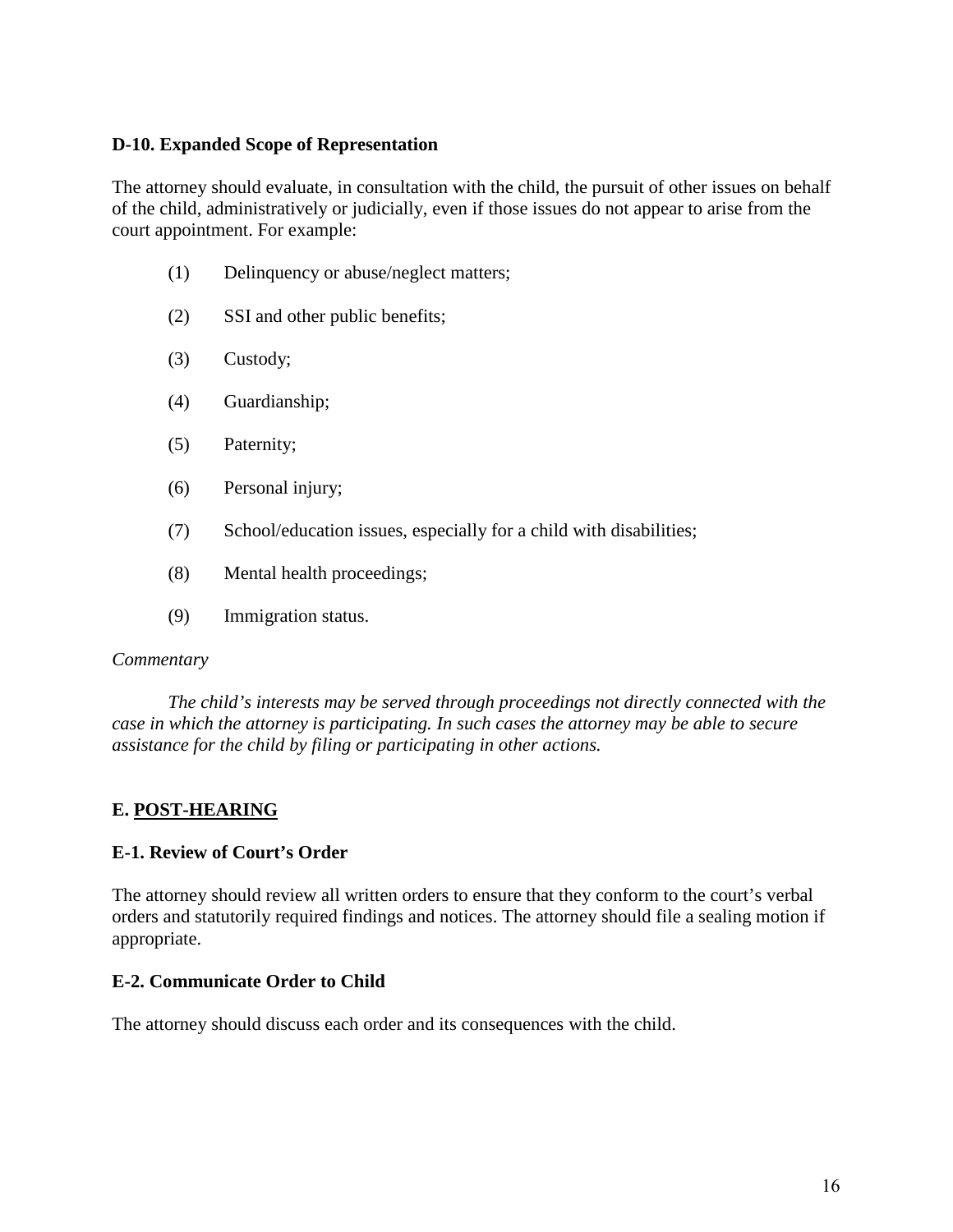*The child is entitled to understand what the court has done and what that means to the child, at least with respect to those portions of the order that directly affect the child. Children may assume that orders are final and not subject to change. Therefore, the attorney should explain whether the order may be modified at another hearing, or whether the actions of the parties may affect how the order is carried out. For example, an order may permit the agency to return the child to the parent if certain goals are accomplished.* 

# **E-3. Implementation**

The attorney should monitor the implementation of the court's orders and communicate to the responsible agency and, if necessary, the court, any non-compliance.

## *Commentary*

*The attorney should ensure that services are provided and that the court's orders are implemented in a complete and timely fashion. In order to address problems with implementation, the attorney should stay in touch with the child, caseworker, third party caretakers, and service providers between review hearings. The attorney should consider filing any necessary motions, including those for civil or criminal contempt, to compel implementation.* 

# **E-4. Protecting the Child's Rights**

Whenever appropriate, after consulting with the child, the attorney should assist in the filing of a notice of claim, obtain counsel for clients who were abused or injured in foster care, and for clients who were removed in violation of their constitutional rights, and investigate bringing suit for damages for the client. The attorney for the child is obligated to protect all of the child's legal rights even if the attorney is not able to represent the child in another forum.

# **F. APPEAL**

# **F-1. Decision to Appeal**

The attorney should consider and discuss with the child, as developmentally appropriate, the possibility of an appeal. If, after such consultation, the child wishes to appeal the order and the appeal would not be frivolous, the attorney should take all steps necessary to perfect the appeal and seek appropriate temporary orders or extraordinary writs necessary to protect the interests of the child during the pendency of the appeal. If the child is aggrieved by the order, the attorney should take and perfect an appeal even if a party is also appealing.

## *Commentary*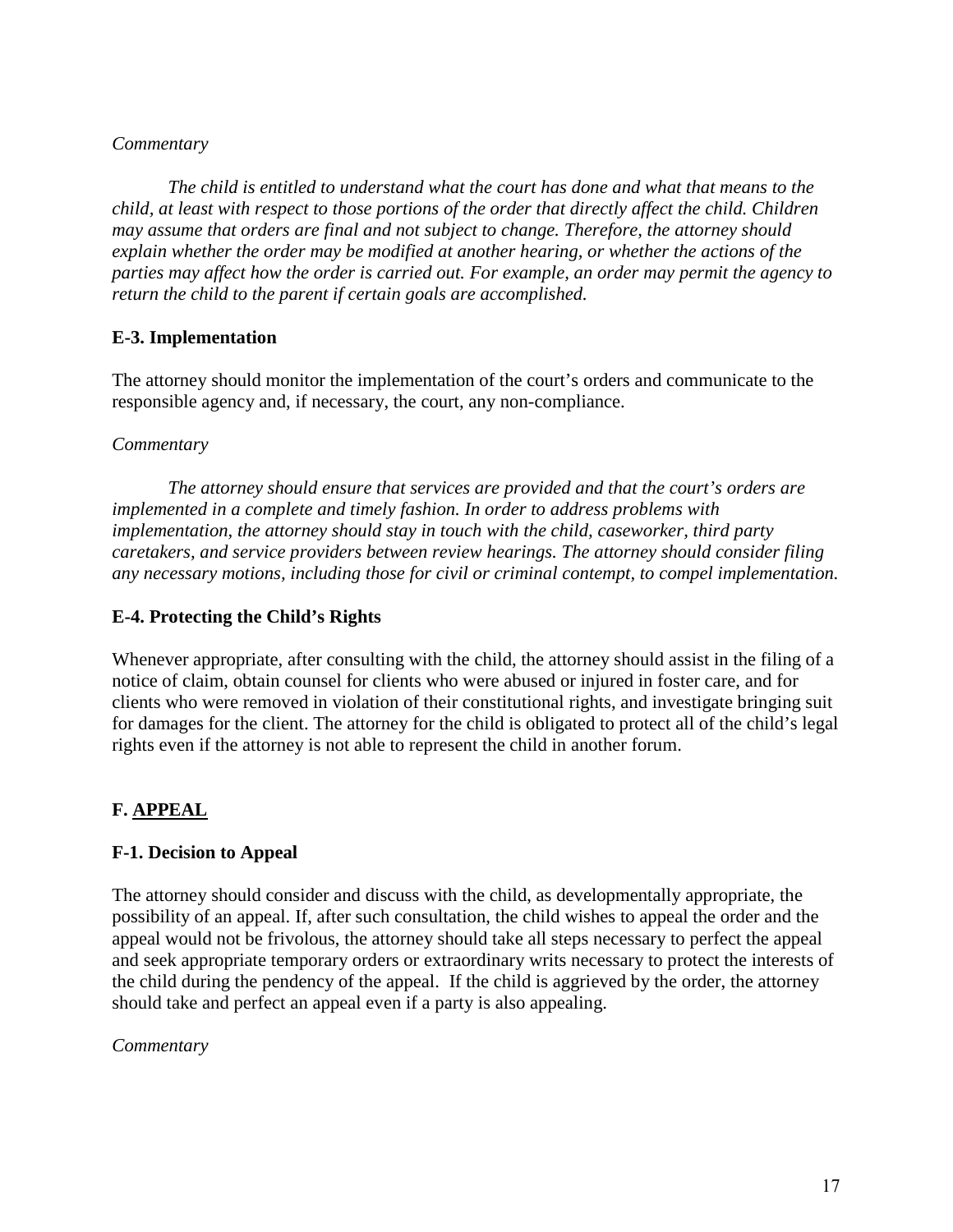*F.C.A. § 1121(2) requires the attorney to advise the child, in writing, of the right to appeal, the time limitations, the manner of initiating the appeal and obtaining a transcript, and the right to a free transcript and representation. The attorney is also statutorily required to explain to the child the consequences of an appeal and the reasons upon which an appeal may be based. The attorney should explain to the child not only the legal possibility of an appeal, but also the ramifications of filing an appeal, including the potential for delaying implementation of services or placement options. The attorney should also explain whether the trial court's orders will be stayed pending appeal and what the agency and trial court may do pending a final decision.* 

# **F-2. Withdrawal**

If the attorney determines that he or she cannot or is unwilling to handle the appeal, the attorney should notify the court and seek to be discharged or replaced as soon as possible.

# **F-3. Participation in Appeal**

The attorney should participate in an appeal filed by another party unless discharged.

## *Commentary*

*If the child's interests are affected by the issues raised in the appeal, the attorney's appointment continues without further court order. The attorney's appointment continues without further court order pursuant to F.C.A. § 1120(b) where the attorney for the child files a notice of appeal or where a party to the original proceeding files a notice of appeal. If the original petitioner files a Notice of Appeal, the Attorney for the Child must advise the child of the differences between responding to an appeal as a respondent, and filing a cross-appeal.* 

*As a result of the permanency legislation enacted in 2005, children and parents represented by a legal services organization or assigned counsel are now presumed eligible for assignment of counsel for the appeal and poor person relief. The legislative intent was to simplify and make automatic these applications in order to expedite an often lengthy appeals process. Because statewide uniformity is lacking in regards to procedures for the attorney to follow when the child is to be represented on appeal, the attorney should be aware of Appellate Division rules.*

## **F-4. Conclusion of Appeal**

When the decision is received, the attorney should explain the outcome of the case to the child.

## *Commentary*

*As with other court decisions, the attorney should explain in terms the child can understand the nature and consequences of the appellate decision. In addition, the attorney should explain whether there are further appellate remedies and what more, if anything, will be done in the trial court following the decision*.